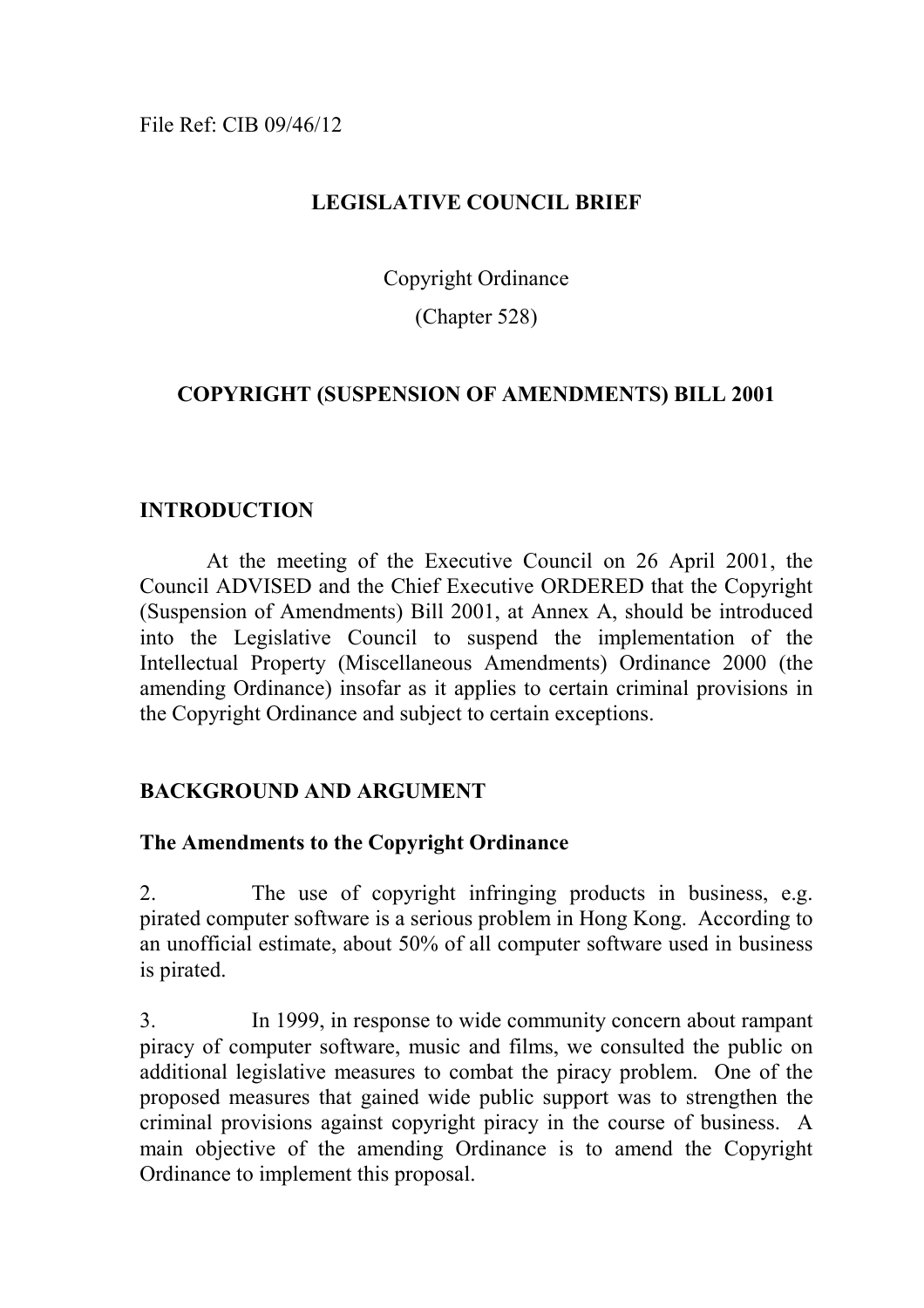4. Before being amended by the amending Ordinance, the Copyright Ordinance stipulated, inter alia, that an offence would be committed if a person possessed an infringing copy of a copyright work for the purpose of trade or business with a view to committing an infringing act. Based on legal advice, we had interpreted the phrase "for the purpose of trade or business" narrowly to mean that an enterprise would commit an offence only if it was engaged in dealing in the infringing copy concerned. For example, a firm that engaged in manufacturing optical disks containing pirated computer software would commit an offence and be prosecuted. In contrast, a firm engaged in garment manufacturing and which used pirated accounting software in its business would not, according to our interpretation of the law, be prosecuted.

5. The amending Ordinance has replaced the phrase "for the purpose of trade or business" with "for the purpose of, in the course of, or in connection with, any trade or business" where it has appeared in the Copyright Ordinance. As a result of this amendment, the garment manufacturing firm in paragraph 4 above will commit an offence and be prosecuted by knowingly possessing the pirated software in the course of business, even though it is not engaged in making the software concerned for sale.

6. The term "business" as used in the Copyright Ordinance<sup>1</sup> is not confined to commercial activities. It can also cover educational, charitable or government activities. An infringing copy of a copyright work is one the making of which infringes the copyright of that work. An infringing copy may therefore be a pirated computer program, an unauthorized photocopy of a newspaper article, an unauthorized recording of a television programme, or an electronic copy or hardcopy of a copyright work downloaded from the Internet without the authorisation of the copyright owner. In principle, all copyright works should be treated equally and should enjoy the same level of protection under the law.

# **Problems with Implementing the Amending Ordinance**

7. For the purpose of disseminating information, enterprises have a practical need to make timely copies (e.g. photocopy, facsimile, scanning, recording) of newspaper or magazine articles, and to a lesser extent, of radio or television broadcasts or cable programmes, or to download works from the Internet. However, unless authorized by the copyright owner, the possession in the course of business of an infringing copy of the work thus

 $\overline{a}$ 1 Section 198 of the Copyright Ordinance defines the term 'business' to include a trade or profession. A British court has interpreted the term 'business' to include as least some government activities.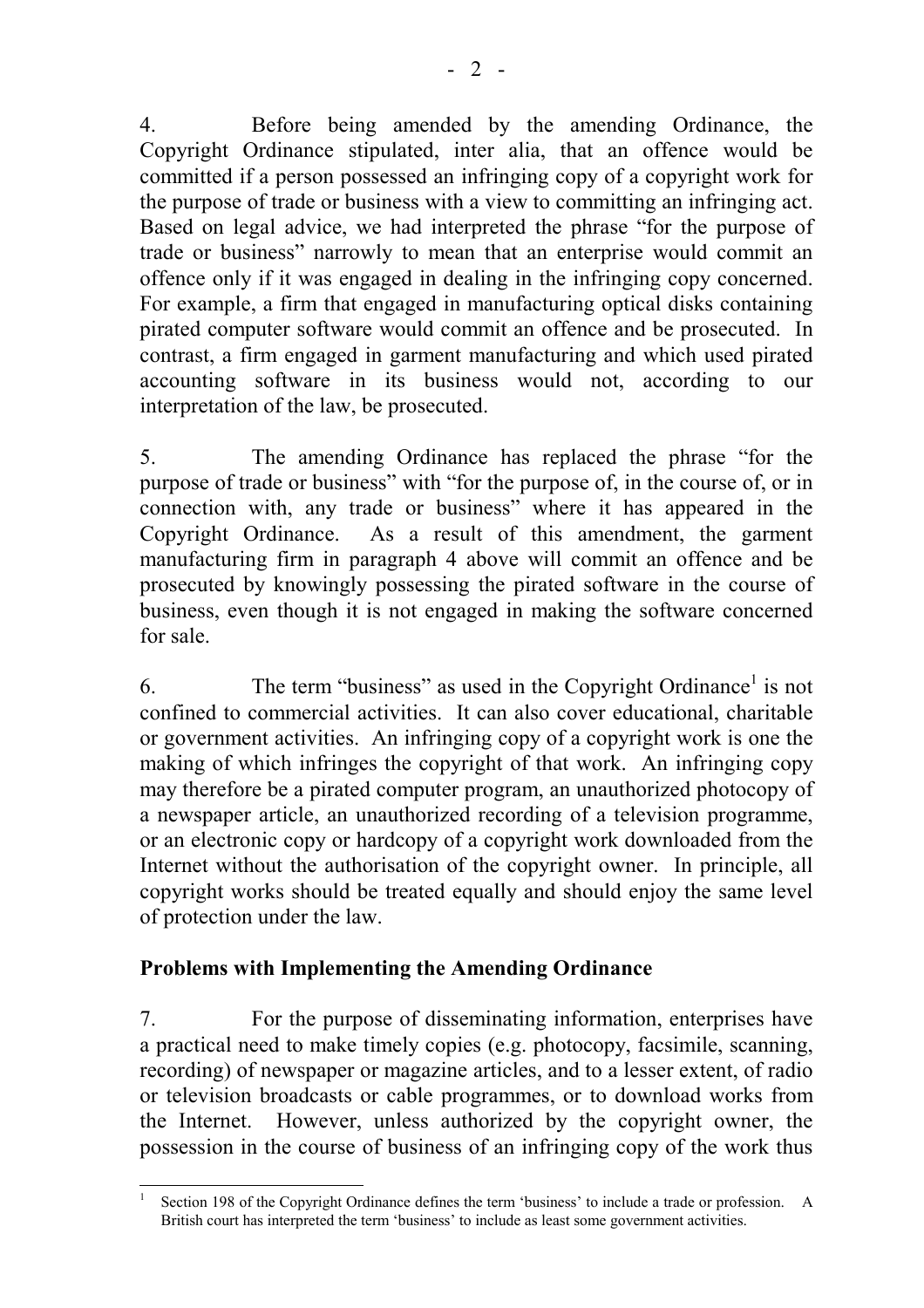made may be liable to criminal prosecution. The threat of criminal proceedings and the absence of a convenient mechanism to obtain the required authorization have hampered the dissemination of information in enterprises. Some business associations have suggested that ad hoc photocopying of newspaper articles for internal reference purposes should not be made an offence.

8. Furthermore, the educational sector is concerned that teachers may incur criminal liability inadvertently as they routinely make multiple copies of copyright works contained in newspapers, magazines or books, as well as works downloaded from the Internet, for classroom use. They may also record radio or television broadcasts for teaching purposes. We have explained, through various means including briefings and guidelines, to the educational sector that the Copyright Ordinance already provides exemptions for educational copying under specified circumstances, and that the amending Ordinance has not changed any of these exemptions. We have also explained that in relation to books, all subsidised or government schools are specifically authorized under licensing agreements to make photocopies of any books within the terms of the agreement. However, the educational sector remains worried about the possibility of committing an offence when conducting normal school activities. Teachers are particularly concerned that the statutory exemptions for educational copying are subject to the condition that copying must be done within a "reasonable extent", which is not clearly defined in the Copyright Ordinance.

9. Recognising the impact of the amending Ordinance on the photocopying of newspaper articles, we have since last year been encouraging and assisting the local newspaper industry to establish a collective licensing mechanism, similar to the practice in countries such as the United Kingdom and Australia, to facilitate compliance with the new law. Unfortunately, the newspaper industry has been unable to agree on formulating such a mechanism so far. As regards books and magazines, a collective licensing mechanism is already in place but there are practical limitations as to its operational effectiveness.

# **Suspension**

10. To address the immediate concerns of the public, the Secretary for Commerce and Industry announced on 12 April 2001 that the Government would introduce legislative amendments, as an interim measure, to suspend the application of the amending Ordinance to the key criminal provisions in the Copyright Ordinance insofar as they apply to -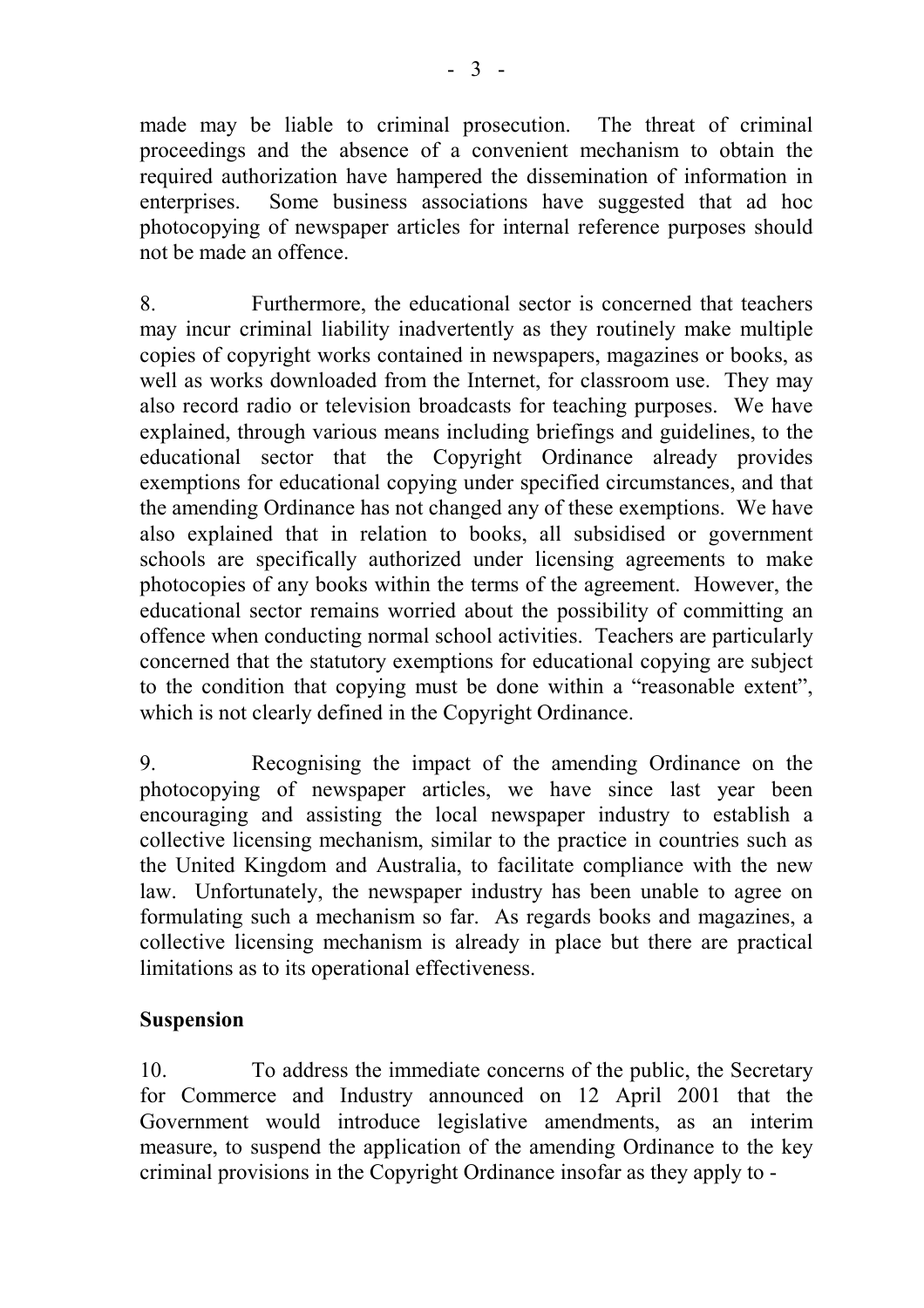- (a) works in the printed media, viz, newspapers, magazines, periodicals and books;
- (b) works in sound or television broadcast, or included in subscription cable television programmes; and
- (c) works downloaded from the Internet,

subject to some exceptions.

 $\overline{\phantom{a}}$ 

11. The exceptions referred to in paragraph 10 are computer programs, visual or audio recordings of music or songs, television dramas and movies. The works excluded generally have substantial commercial value and are not normally 'information' disseminated in enterprises or schools. Moreover, piracy of these works in Hong Kong and elsewhere is rampant. The amending Ordinance, which has the effect of providing a higher level of protection, should continue to apply to them.

12. To ensure that the suspension is easily understood by the public, we propose that instead of setting out the categories of the copyright works as listed in paragraph 10, the suspension should apply to all copyright works except computer programs, visual or audio recordings of music or songs, television dramas and movies. In practice, the difference between the two approaches is small as the works listed in paragraph 10 are already quite exhaustive.

13. The suspension will mean that with respect to all copyright works (subject to the exceptions set out in paragraph 11), the key criminal provisions in the Copyright Ordinance will revert to the position before the commencement of the amending Ordinance. The suspension will not affect the civil remedies available to copyright owners in respect of any copyright works.

14. In practical terms, we will suspend the criminal sanctions against, say, the possession **in the course of business (including teaching activities in educational establishments)** of an unauthorized photocopy of a newspaper cutting, an unauthorized recording of a television news programme, or an unauthorized copy of a photograph downloaded from the Internet.

15. However, the possession of such infringing copies knowingly **for dealing in the same** is still an offence after the suspension (see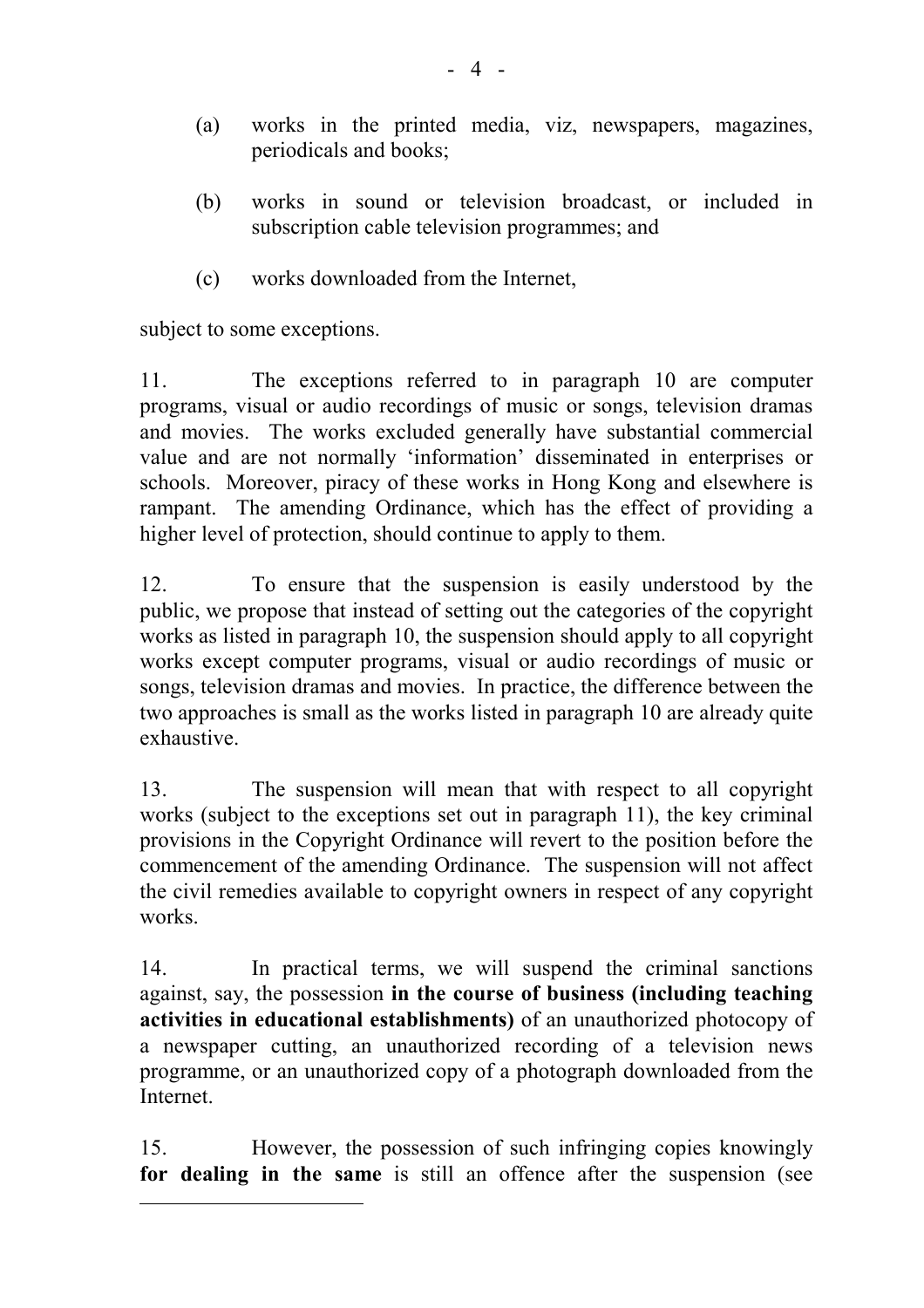paragraph 4 above). Distributing infringing copies of any copyright work to such an extent that the owner of the copyright is prejudicially affected is also an offence under section 118(1)(f) of the Copyright Ordinance. Furthermore, where the infringing copy is a work falling within those exceptions set out in paragraph 11 above, say, a computer program, a person who knowingly possesses it **in the course of business** will still be liable to criminal prosecution.

16. After the enactment of the Bill, we shall consult nongovernmental organizations, the copyright industry, and various sectors of the community with a view to formulating a long-term solution to the problem. We will then introduce another Bill to make further amendments to the law.

17. We had originally intended not to stipulate an end date to the suspension so as to allow ample time for thorough examination of any proposed permanent solutions. Taking into account the views of the Legislative Council, we now propose that the suspension should end on 31 July 2002, but it may be changed by the Secretary for Commerce and Industry by a notice published in the Gazette and with the approval of the Legislative Council.

18. Pending the enactment of the Bill, the amending Ordinance remains in force. Should we receive any complaints lodged by identifiable complainants before then, we will follow up the case according to the law. However, consideration will be given to the legislative intent announced by Government and to the public interest before a final decision is made on the action to be taken.

# **THE BILL**

19. **Clause 2(1)** provides that, with the exception of those types of copyright work stated in Clause 2(2), sections 118 and 120 (i.e. the key criminal provisions) of the Copyright Ordinance shall be read as if the amending Ordinance had not been enacted.

20. **Clause 2(2)** sets out those types of copyright work to which Clauses 2(1) does not apply.They are movies, television dramas, sound recordings or films the whole or a substantial part of which consists of a musical work and any related literary work, and computer programs.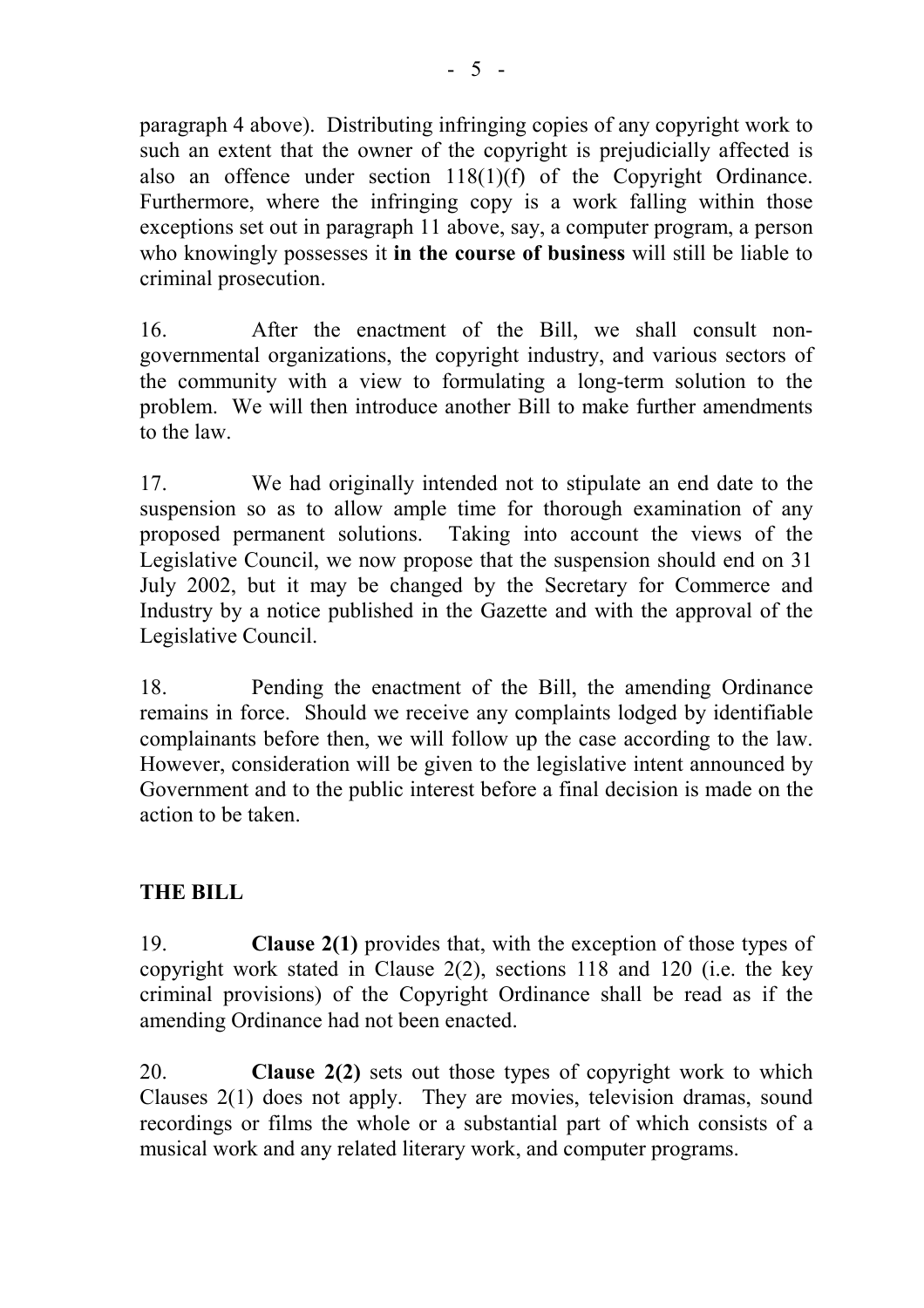21. **Clause 3(1)** provides that the suspension shall cease to have effect on 31 July 2002. **Clauses 3(2)** and **(3)** empower the Secretary for Commerce and Industry to change the end date of the suspension by a notice published in the Gazette and with the approval of the Legislative Council.

22. The relevant provisions of the Copyright Ordinance and the amending Ordinance affected by the amendment Bill are at Annex B.

## **PUBLIC CONSULTATION**

------

23. At its special meeting on 12 April, the Legislative Council Panel on Commerce and Industry unanimously supported the proposed suspension and a fast-track legislative process to implement the suspension. Representatives of major chambers of commerce and most of the copyright stakeholder groups who were present at the meeting also had no objection to the proposals. At its meeting on 19 April, the Panel discussed a first draft of the Bill and recommended that a subcommittee should be formed to scrutinize it. At its meeting on 25 April, the relevant subcommittee discussed a revised draft Bill submitted by the Government and supported its introduction in principle.

## **BASIC LAW IMPLICATIONS**

24. The Department of Justice advises that the Bill does not conflict with those provisions of the Basic Law carrying no human rights implications.

## **HUMAN RIGHTS IMPLICATIONS**

25. The Department of Justice advises that the Bill is consistent with the human rights provisions of the Basic Law.

## **BINDING EFFECT OF THE LEGISLATION**

26. The Bill will not affect the current binding effect of the Copyright Ordinance.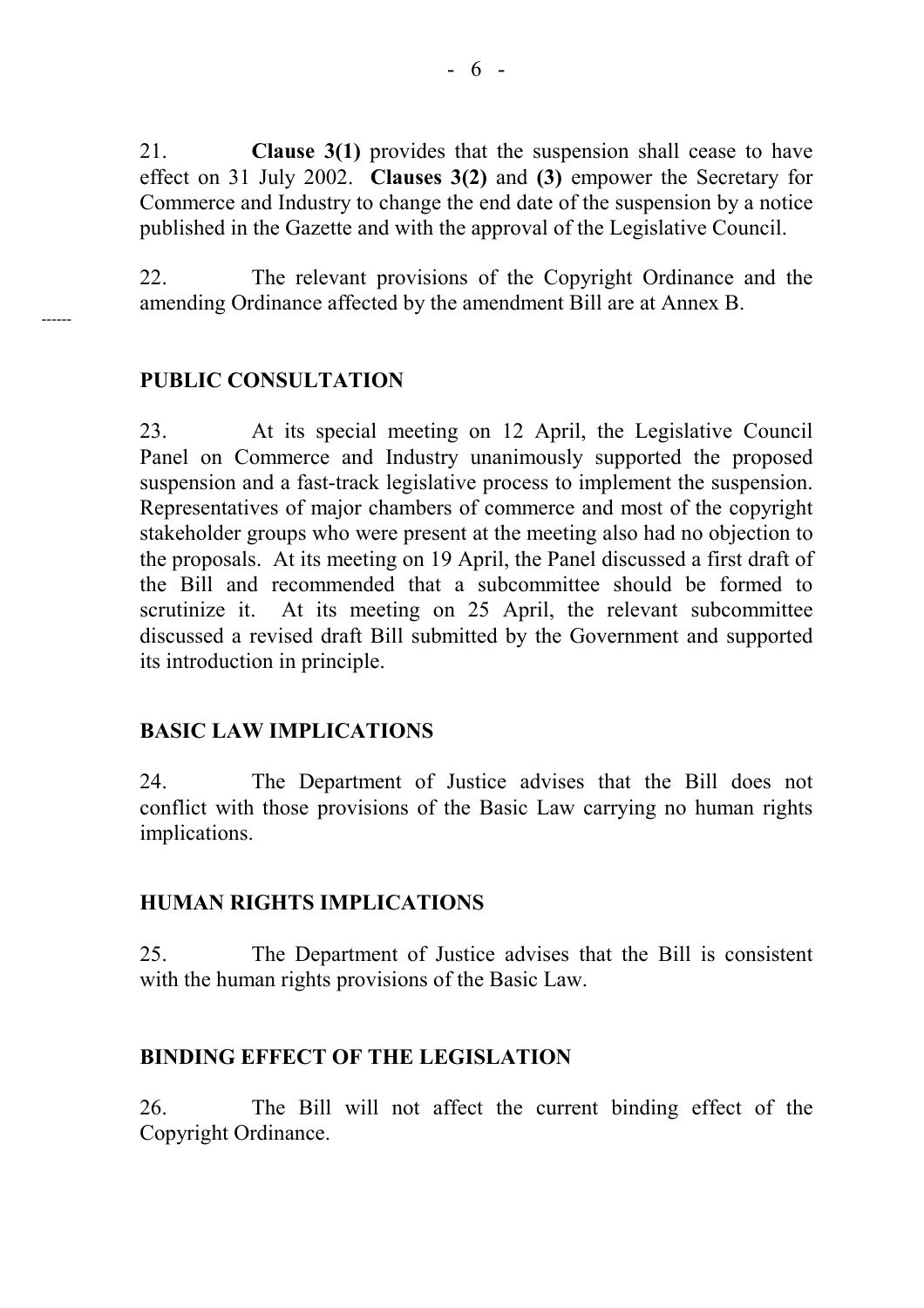# **FINANCIAL AND STAFFING IMPLICATIONS**

27. There are no financial or staffing implications arising from the Bill.

# **ECONOMIC IMPLICATIONS**

28. The suspension will to a large extent remove the criminal sanction in relation to the printed media as a deterrent for some trade and business sectors, including the educational profession, from copying books or newspaper or magazine articles without authorization or paying a licence fee to the publishers concerned. As a result, the media and book publishing industries will lose potential revenue from this source. The precise loss is difficult to quantify.

# **LEGISLATIVE TIMETABLE**

| 29. | The legislative timetable will be as follows $-$                                    |               |  |  |
|-----|-------------------------------------------------------------------------------------|---------------|--|--|
|     | Publication in the Gazette                                                          | 27 April 2001 |  |  |
|     | <b>First Reading and Commencement</b><br>of Second Reading debate                   | 2 May 2001    |  |  |
|     | <b>Resumption of Second Reading</b><br>debate, committee stage and<br>Third Reading | To be advised |  |  |

# **PUBLICITY**

30. We have issued a Legislative Council brief and a press release. A spokesman is available to answer public enquiries.

# **ENQUIRIES**

31. Enquries on this brief could be referred to Mr. Philip Chan, Principal Assistant Secretary for Commerce and Industry, on telephone number 2918 7480.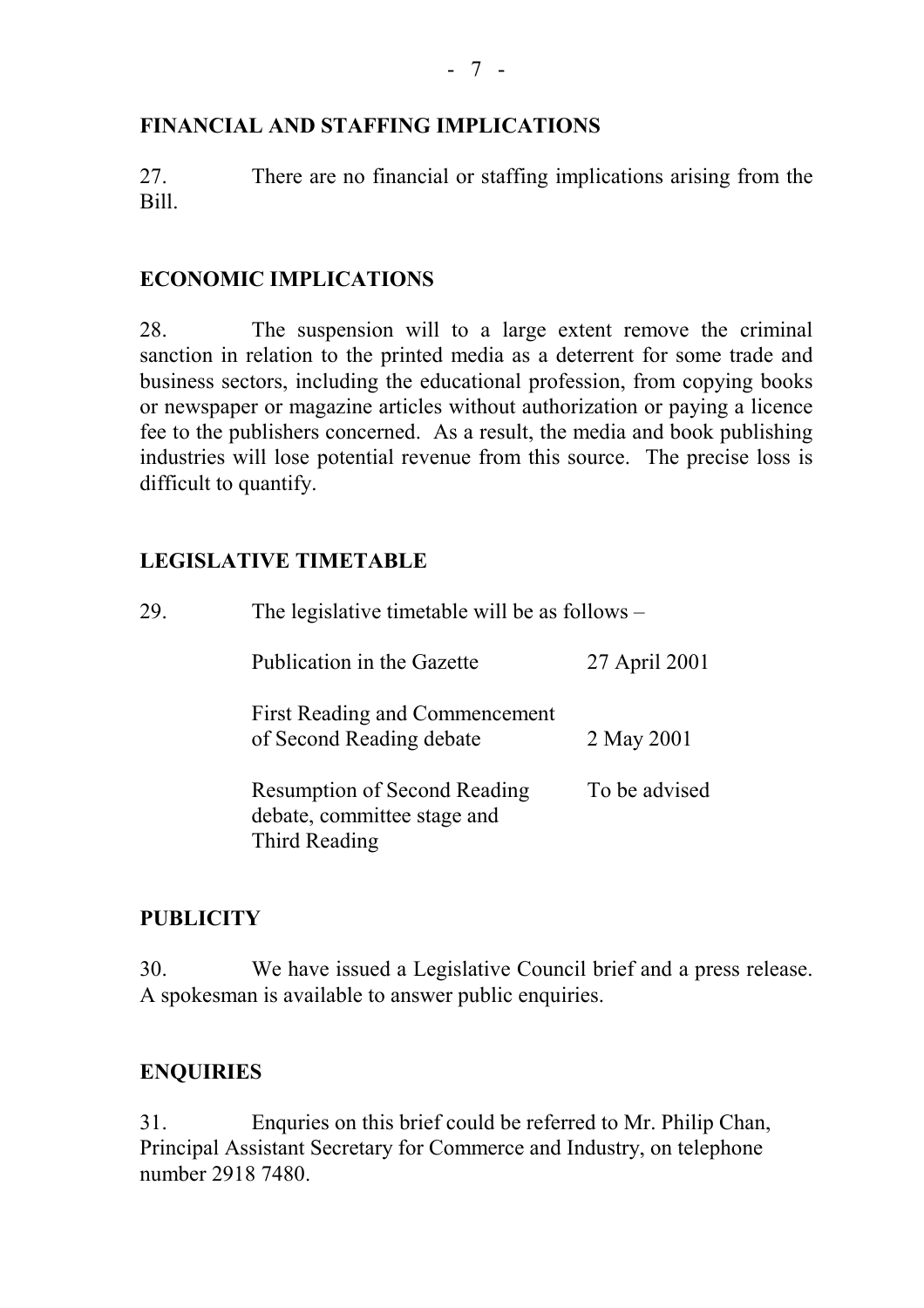Commerce and Industry Bureau 26 April 2001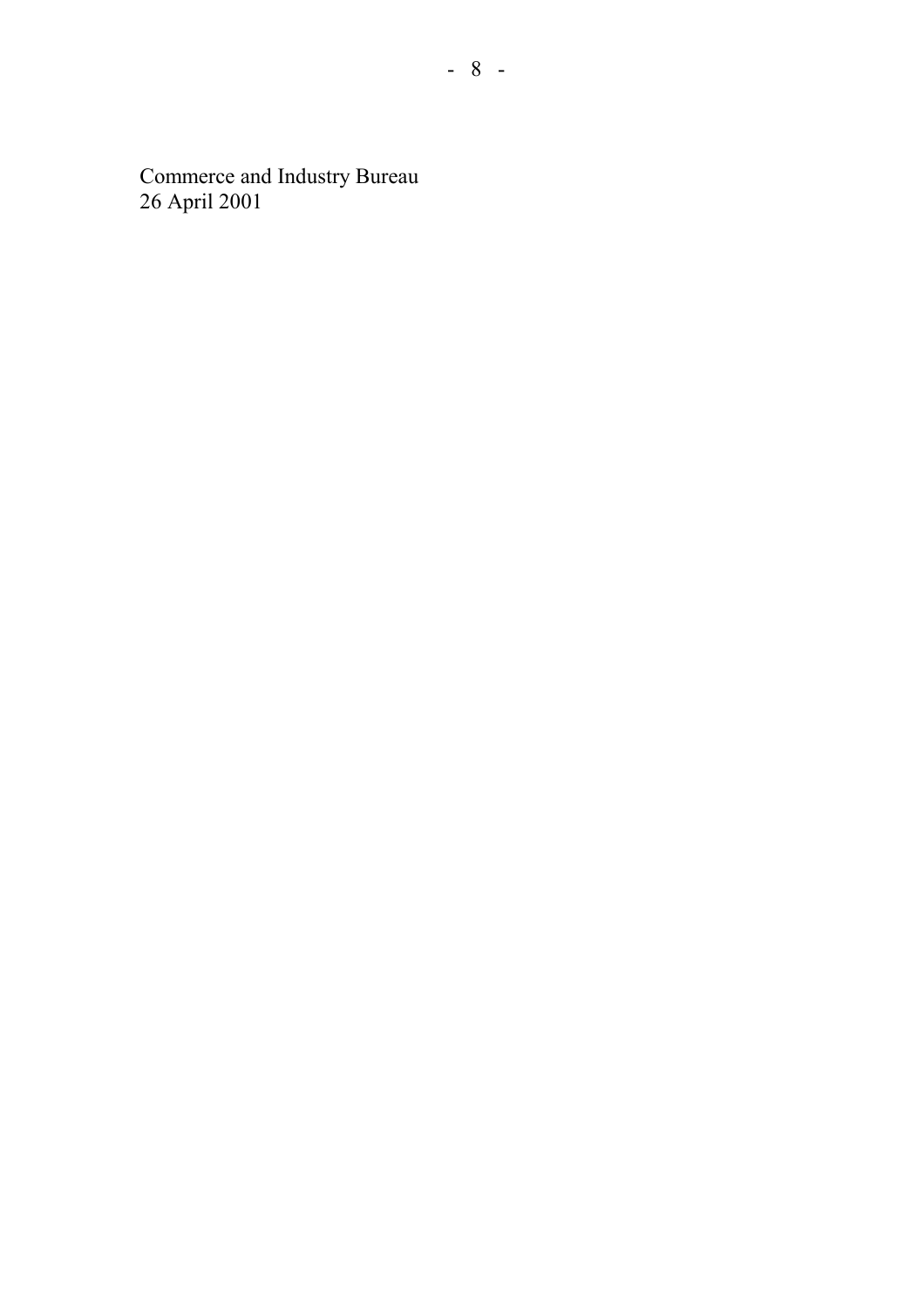### A BILL

To

Provide for the suspension of the operation of certain amendments to the

Copyright Ordinance effected by the Intellectual Property (Miscellaneous Amendments) Ordinance 2000.

Enacted by the Legislative Council.

#### **1. Short title**

This Ordinance may be cited as the Copyright (Suspension of Amendments) Ordinance 2001.

#### **2. Suspension of amendments**

(1) Subject to subsection (2), with effect on and from the commencement of this Ordinance, sections 118 and 120 of the Copyright Ordinance (Cap. 528) shall be read as if the amendments effected by sections 2 to 7 and 9 to 18 of the Intellectual Property (Miscellaneous Amendments) Ordinance 2000 (64 of 2000) had not been enacted.

(2) Subsection (1) does not apply in relation to an infringing copy of any of the following works -

- (a) a film commonly known as a movie and that has been published or is intended to be published in Hong Kong or elsewhere;
- (b) a film commonly known as a television drama and that has been published or is intended to be published in Hong Kong or elsewhere;
- (c) a sound recording or film the whole or a substantial part of which consists of a musical work and any related literary work; or
- (d) a computer program (excluding a computer program in a printed form).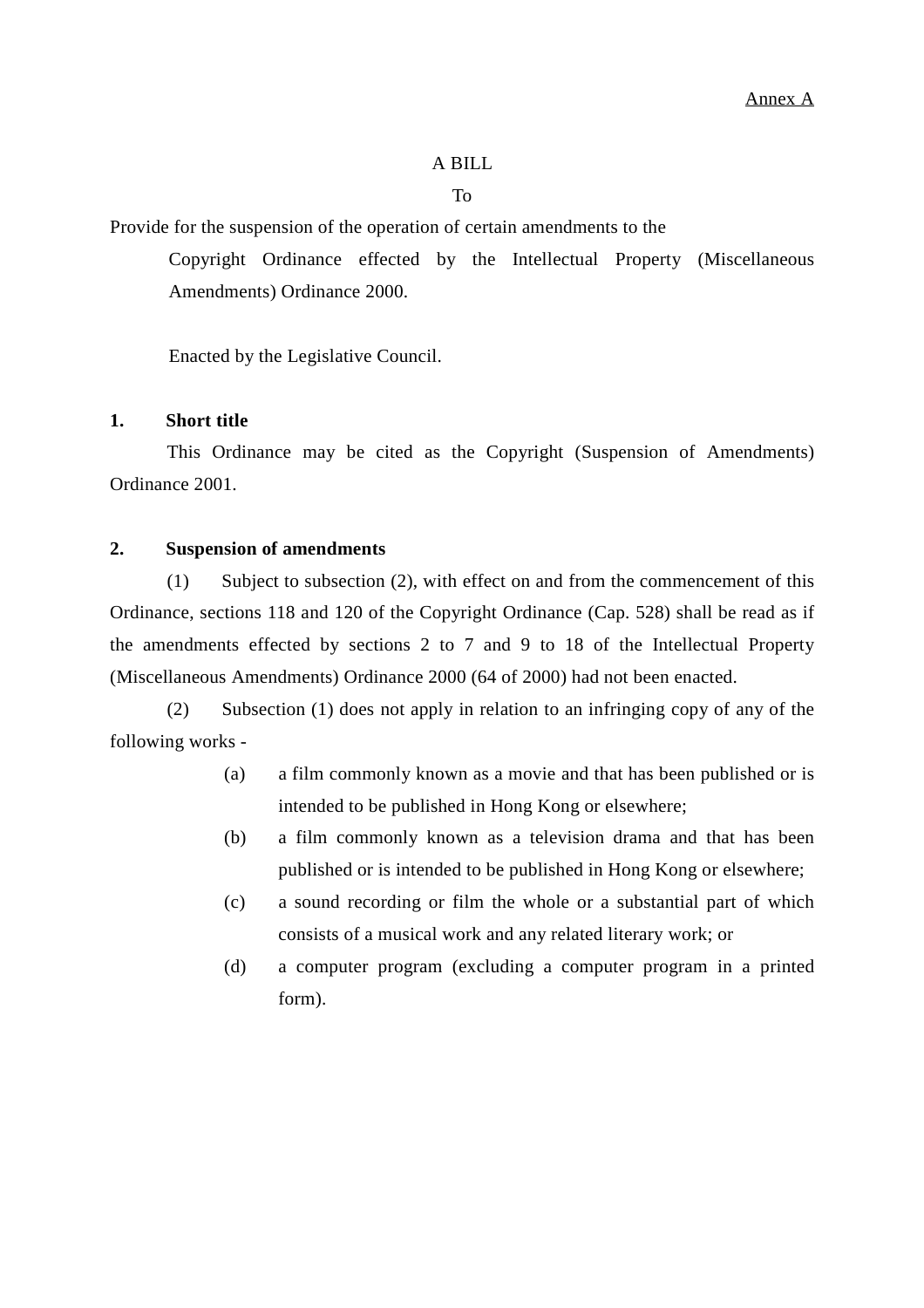(3) The terms and expressions used in this section have the same meaning as in Part II of the Copyright Ordinance (Cap. 528).

### **3. Lifting of suspension**

(1) Section 2 shall cease to have effect on 31 July 2002.

(2) The Secretary for Commerce and Industry may, by notice published in the Gazette before the date specified in subsection (1), amend that subsection by substituting for that date such date as is specified in the notice.

(3) A notice under subsection (2) shall be subject to the approval of the Legislative Council.

(4) It is hereby declared that a notice under subsection (2) is subsidiary legislation.

#### **Explanatory Memorandum**

Sections 2 to 7 and 9 to 18 of the Intellectual Property (Miscellaneous Amendments) Ordinance 2000 (64 of 2000) replaced the phrase "for the purpose of trade or business" with "for the purpose of, in the course of, or in connection with, any trade or business" in sections 31, 32, 95, 96, 109, 118, 120, 207, 211, 228 and 273 of the Copyright Ordinance (Cap. 528) and made other related amendments. This Bill will suspend the operation of those amendments insofar as they relate to the offences in sections 118 and 120 of the Copyright Ordinance (Cap. 528), subject to certain exceptions.

2. Clause 2(1) provides that, subject to clause 2(2), sections 118 and 120 of the Copyright Ordinance (Cap. 528) shall be read as if the amendments effected by sections 2 to 7 and 9 to 18 of the Intellectual Property (Miscellaneous Amendments) Ordinance 2000 (64 of 2000) had not been enacted.

3. Clause 2(2) provides that clause 2(1) does not apply in relation to an infringing copy of a film, sound recording or computer program described in clause 2(2).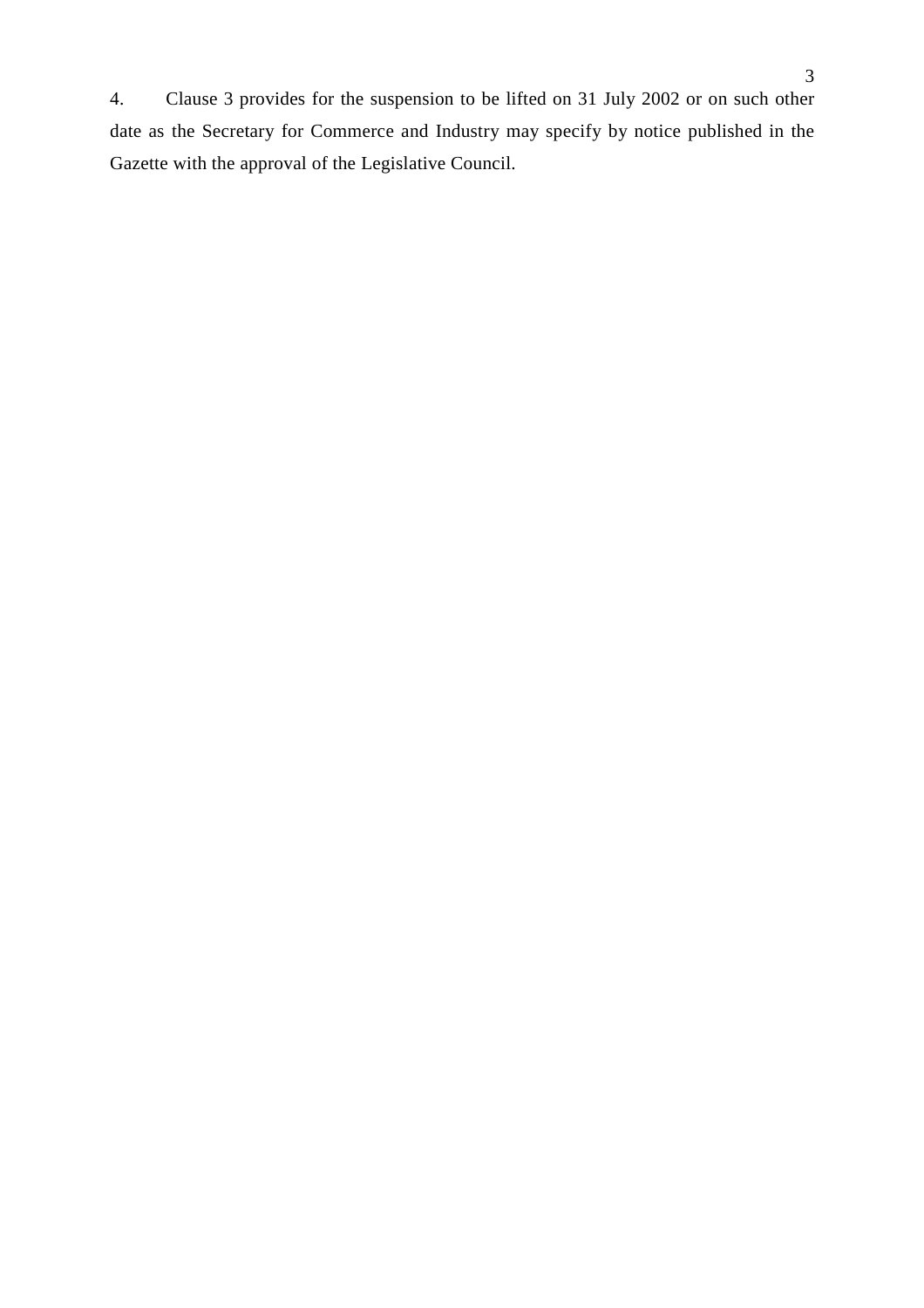### **Relevant Provisions of the Copyright Ordinance as of 31 March 2001**

| Chapter: 528 | Title: | COPYRIGHT ORDINANCE                                     | Gazette Number: |            |
|--------------|--------|---------------------------------------------------------|-----------------|------------|
| Section: 118 |        | Heading: Criminal liability for making or Version Date: |                 | 30/06/1997 |
|              |        | dealing with infringing articles,                       |                 |            |
|              |        | etc.                                                    |                 |            |

Expanded Cross Reference: Sections 115, 116, 117

#### **Offences**

- (1) A person commits an offence if he, without the licence of the copyright owner-
	- (a) makes for sale or hire;
	- (b) imports into Hong Kong otherwise than for his private and domestic use;
	- (c) exports from Hong Kong otherwise than for his private and domestic use;
	- (d) possesses for the purpose of trade or business with a view to committing any act infringing the copyright;
	- (e) for the purpose of trade or business-
		- (i) sells or lets for hire;
		- (ii) offers or exposes for sale or hire;
		- (iii) exhibits in public; or
		- (iv) distributes; or
	- (f) distributes otherwise than for the purpose of trade or business to such an extent as to affect prejudicially the owner of the copyright,

an infringing copy of a copyright work.

(2) Subsections (1)(b) and (c) and (4)(b) and (c) do not apply to an article in transit.

(3) It is a defence for the person charged with an offence under subsection (1), to prove that he did not know and had no reason to believe that the copy in question was an infringing copy of the copyright work.

- (4) A person commits an offence if he-
	- (a) makes;
	- (b) imports into Hong Kong;
	- (c) exports from Hong Kong;
	- (d) possesses; or
	- (e) sells or lets for hire, or offers or exposes for sale or hire,

an article specifically designed or adapted for making copies of a particular copyright work which article is used or intended to be used to make infringing copies of the copyright work for sale or hire or for use for the purpose of trade or business.

(5) It is a defence for the person charged with an offence under subsection (4) to prove that he did not know and had no reason to believe that the article was used or was intended to be used to make the infringing copies for sale or hire or for use for the purpose of trade or business.

(6) For the purpose of subsections (1)(b) and (3), where a person is charged with an offence under subsection  $(1)$  in respect of a copy of a copyright work which is an infringing copy by virtue only of section 35(3) and not being excluded under section 35(4), if he proves that-

- (a) he had made reasonable enquiries sufficient to satisfy himself that the copy in question was not an infringing copy of the work;
- (b) he had reasonable grounds to be satisfied in the circumstances of the case that the copy was not an infringing copy;
- (c) there were no other circumstances which would have led him reasonably to suspect that the copy was an infringing copy,

he has proved that he had no reason to believe that the copy in question was an infringing copy of the copyright work.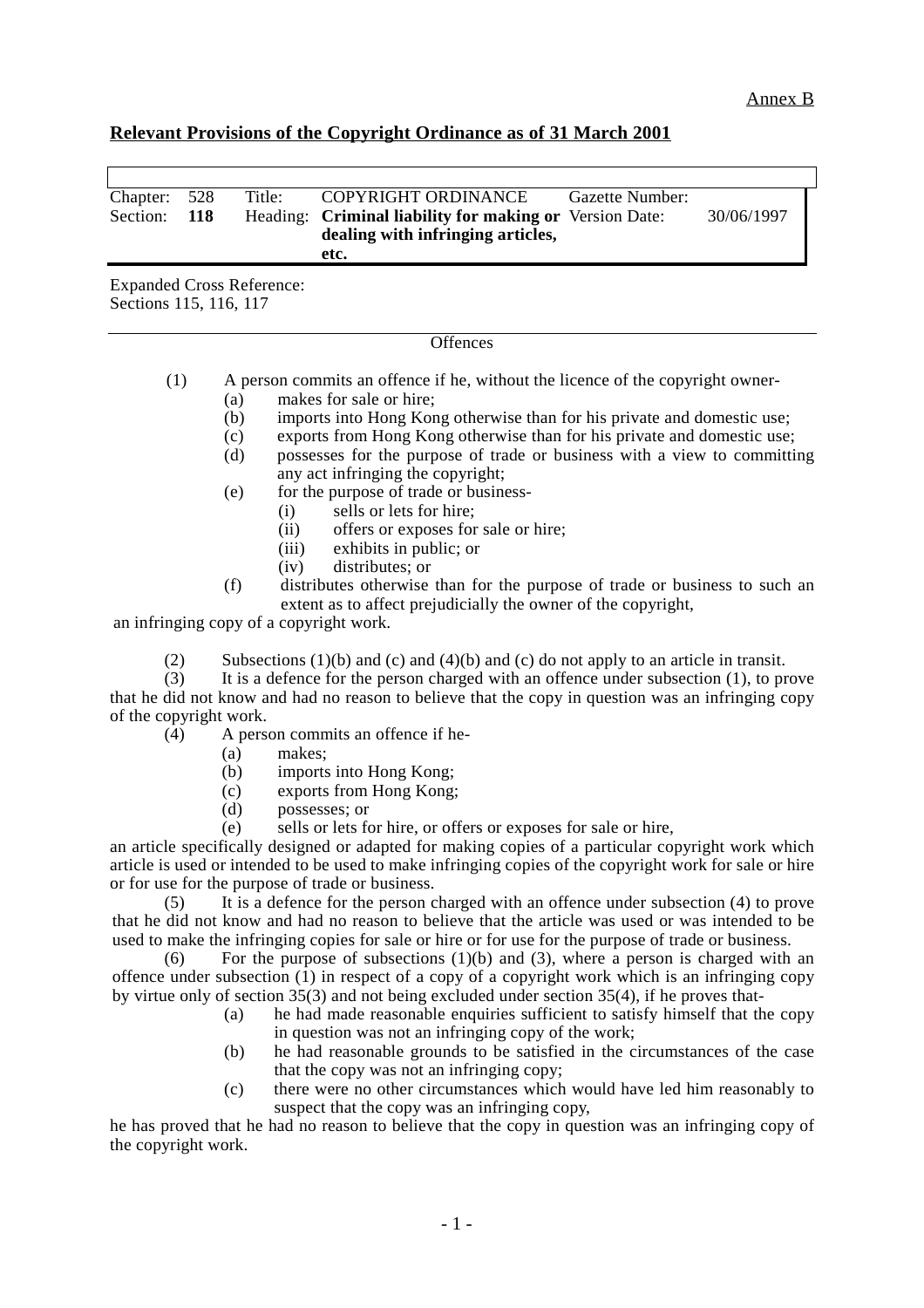(7) In determining whether the person charged has proved under subsection (6) that he had no reason to believe that the copy in question was an infringing copy of the work, the court may have regard to, including but not limited to, the following-

- (a) whether he had made enquiries with a relevant trade body in respect of that category of work;
- (b) whether he had given any notice drawing attention of the copyright owner or exclusive licensee to his interest to import and to sell the copy of the work;
- (c) whether he had complied with any code of practice that may exist in respect of the supply of that category of work;
- (d) whether the response, if any, to those enquiries made by the defendant was reasonable and timely;
- (e) whether he was provided with the name, address and contact details of the copyright owner or exclusive licensee (as the case may be);
- (f) whether he was provided with the date of first day of publication of the work;
- (g) whether he was provided with proof of any relevant exclusive licence.

(8) A person commits an offence if he has in his possession an article knowing or having reason to believe that it is used or is intended to be used to make infringing copies of any copyright work for sale or hire or for use for the purpose of trade or business.

(9) Sections 115 to 117 (presumptions as to various matters connected with copyright) do not apply to proceedings for an offence under this section. <\*Note-Exp. X-Ref.: Sections 115, 116, 117\*>

[cf. 1988 c. 48 s. 107 U.K.]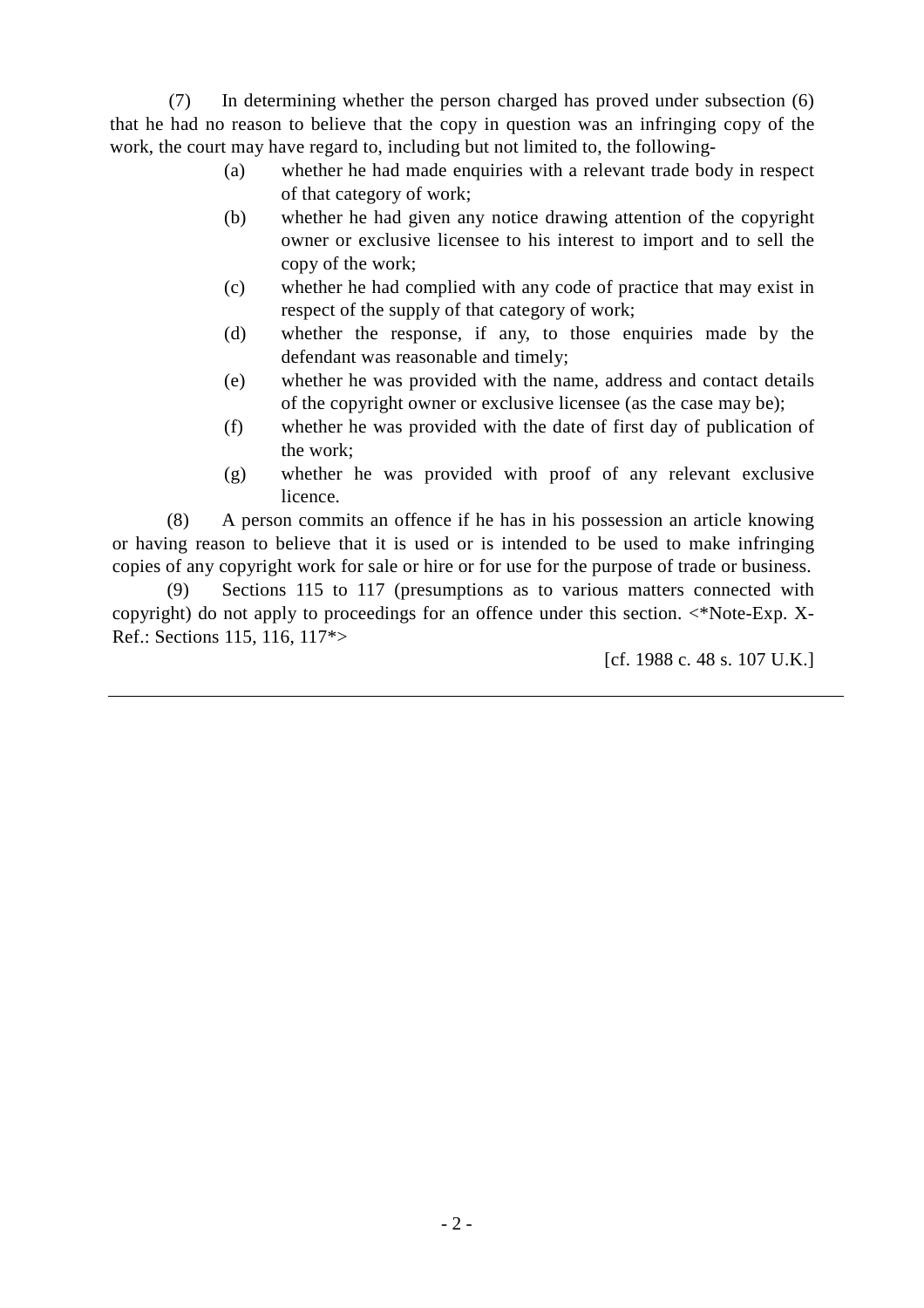| Chapter: 528   |            | Title: | COPYRIGHT ORDINANCE               | <b>Gazette Number:</b> |            |  |
|----------------|------------|--------|-----------------------------------|------------------------|------------|--|
| Section:       | <b>120</b> |        | Heading: Making infringing copies | <b>Version Date:</b>   | 30/06/1997 |  |
|                |            |        | outside Hong Kong, etc.           |                        |            |  |
| $\blacksquare$ |            |        |                                   |                        |            |  |

Expanded Cross Reference: Sections 115, 116, 117

(1) A person commits an offence if he makes outside Hong Kong, for export to Hong Kong otherwise than for his private and domestic use, any article that he knows would, if it were made in Hong Kong, constitute an infringing copy of a copyright work.

(2) A person commits an offence if he makes outside Hong Kong an article specifically designed or adapted for making copies of a particular copyright work knowing or having reason to believe that it is to be used or is intended to be used in Hong Kong for making an infringing copy of the copyright work for sale or hire or for use for the purpose of trade or business.

(3) A person commits an offence if he makes outside Hong Kong or exports from Hong Kong an article specifically designed or adapted for making copies of a particular copyright work, knowing or having reason to believe that-

- (a) the article is to be used or is intended to be used outside Hong Kong for making another article for export to Hong Kong; and
- (b) the latter article mentioned in paragraph (a) would, if it were made in Hong Kong, constitute an infringing copy of the copyright work.

(4) A person who, in Hong Kong or elsewhere, aids, abets, counsels or procures the commission by another person of an offence under subsection  $(1)$ ,  $(2)$  or  $(3)$  commits that offence as a principal.

(5) The offences under subsections (1), (2) and (3) are without prejudice to the offences under section 118.

(6) A person who commits an offence under subsection (1), (2) or (3) is liable on conviction on indictment to a fine of \$500000 and to imprisonment for 8 years.

(7) For the purpose of this section, "article" (物品) does not include an article in transit.

(8) Sections 115 to 117 (presumptions as to various matters connected with copyright) do not apply to proceedings for an offence under this section. <\*Note-Exp. X-Ref.: Sections 115, 116, 117\*>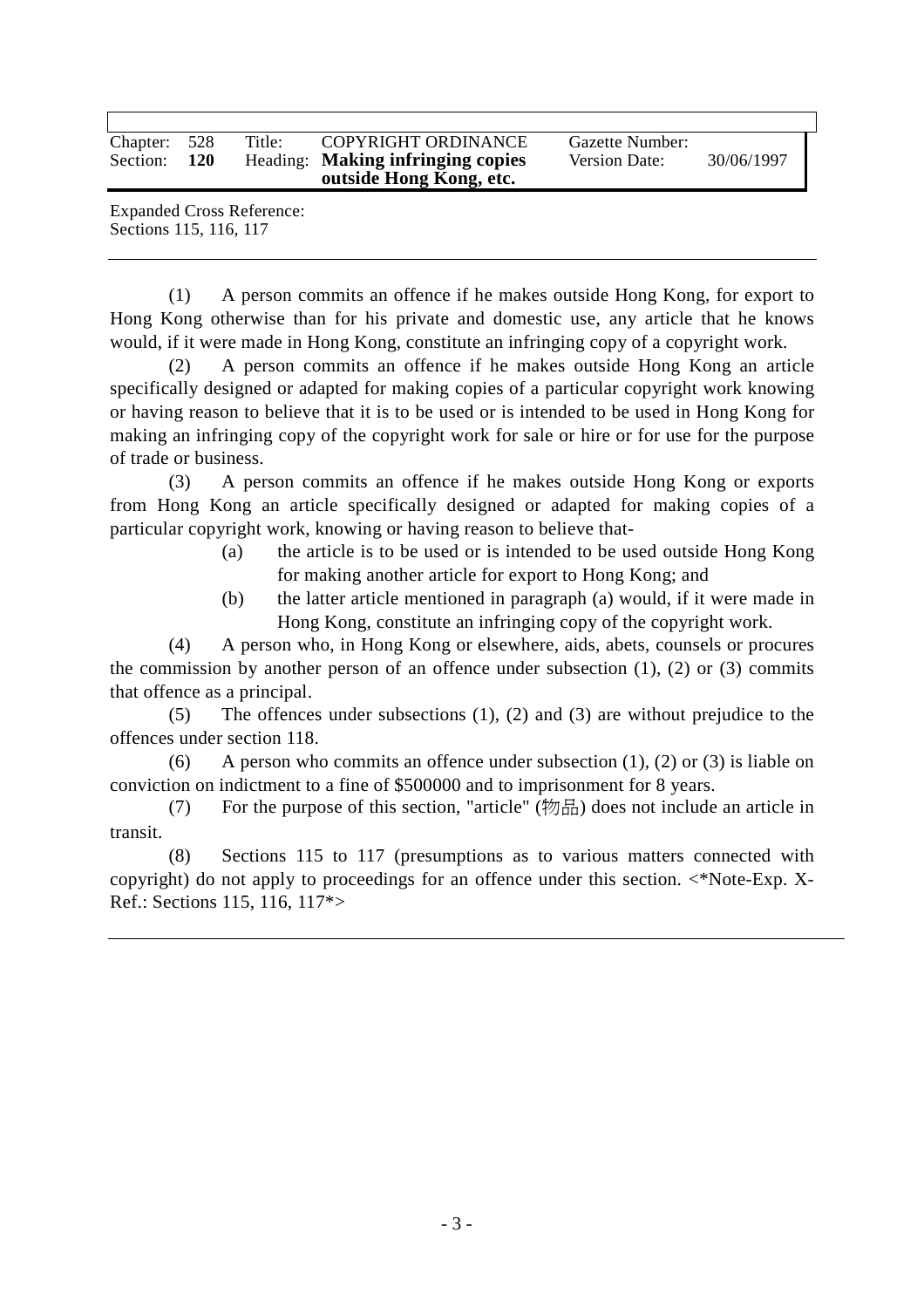# **Relevant Provisions of the Copyright Ordinance as of 1 April 2001**

| Chapter:<br>Section:                                                                | Title:<br>528<br>118                   | Heading:                     | COPYRIGHT ORDINANCE<br><b>Criminal liability for making or Version Date:</b><br>dealing with infringing articles,<br>etc.                                                                                                                                                                                                                                                                                                                                                                                                                                                                                                                                                                                                                                                                                                                                                                        | Gazette Number: L.N. 46 of 2001 | 01/04/2001 |
|-------------------------------------------------------------------------------------|----------------------------------------|------------------------------|--------------------------------------------------------------------------------------------------------------------------------------------------------------------------------------------------------------------------------------------------------------------------------------------------------------------------------------------------------------------------------------------------------------------------------------------------------------------------------------------------------------------------------------------------------------------------------------------------------------------------------------------------------------------------------------------------------------------------------------------------------------------------------------------------------------------------------------------------------------------------------------------------|---------------------------------|------------|
| <b>Expanded Cross Reference:</b><br>115, 116, 117                                   |                                        |                              |                                                                                                                                                                                                                                                                                                                                                                                                                                                                                                                                                                                                                                                                                                                                                                                                                                                                                                  |                                 |            |
|                                                                                     |                                        |                              | Offences                                                                                                                                                                                                                                                                                                                                                                                                                                                                                                                                                                                                                                                                                                                                                                                                                                                                                         |                                 |            |
| (1)                                                                                 | (a)<br>(b)<br>(c)<br>(d)<br>(e)<br>(f) | (i)<br>(ii)<br>(iii)<br>(iv) | A person commits an offence if he, without the licence of the copyright owner-<br>makes for sale or hire;<br>imports into Hong Kong otherwise than for his private and domestic use;<br>exports from Hong Kong otherwise than for his private and domestic use;<br>possesses for the purpose of, in the course of, or in connection with, any<br>trade or business with a view to committing any act infringing the copyright;<br>(Amended 64 of 2000 s. 7)<br>for the purpose of, in the course of, or in connection with, any trade or<br>business- (Amended 64 of 2000 s. 7)<br>sells or lets for hire;<br>offers or exposes for sale or hire;<br>exhibits in public; or<br>distributes; or<br>distributes (otherwise than for the purpose of, in the course of, or in<br>connection with, any trade or business) to such an extent as to affect<br>prejudicially the owner of the copyright, |                                 |            |
| (2)<br>(3)<br>infringing copy of the copyright work.<br>(4)<br>makes;<br>(a)<br>(b) |                                        |                              | (Amended 64 of 2000 s. 7)<br>an infringing copy of a copyright work.<br>Subsections $(1)(b)$ and $(c)$ and $(4)(b)$ and $(c)$ do not apply to an article in transit.<br>It is a defence for the person charged with an offence under subsection (1), to prove<br>that he did not know and had no reason to believe that the copy in question was an<br>A person commits an offence if he-<br>imports into Hong Kong;<br>exports from Hong Kong;                                                                                                                                                                                                                                                                                                                                                                                                                                                  |                                 |            |
|                                                                                     | (c)<br>(d)<br>(e)                      | possesses; or<br>2000 s. 7   | sells or lets for hire, or offers or exposes for sale or hire, an article<br>specifically designed or adapted for making copies of a particular copyright<br>work which article is used or intended to be used to make infringing copies<br>of the copyright work for sale or hire or for use for the purpose of, in the<br>course of, or in connection with, any trade or business. (Amended 64 of                                                                                                                                                                                                                                                                                                                                                                                                                                                                                              |                                 |            |
| (5)<br>(6)                                                                          | proves that-                           |                              | It is a defence for the person charged with an offence under subsection (4) to prove<br>that he did not know and had no reason to believe that the article was used or was intended<br>to be used to make the infringing copies for sale or hire or for use for the purpose of, in the<br>course of, or in connection with, any trade or business. (Amended 64 of 2000 s. 7)<br>For the purpose of subsections $(1)(b)$ and $(3)$ , where a person is charged with an<br>offence under subsection (1) in respect of a copy of a copyright work which is an infringing<br>copy by virtue only of section $35(3)$ and not being excluded under section $35(4)$ , if he<br>he had made reasonable enguiries sufficient to setiefy himself that the conve                                                                                                                                            |                                 |            |

(a) he had made reasonable enquiries sufficient to satisfy himself that the copy in question was not an infringing copy of the work;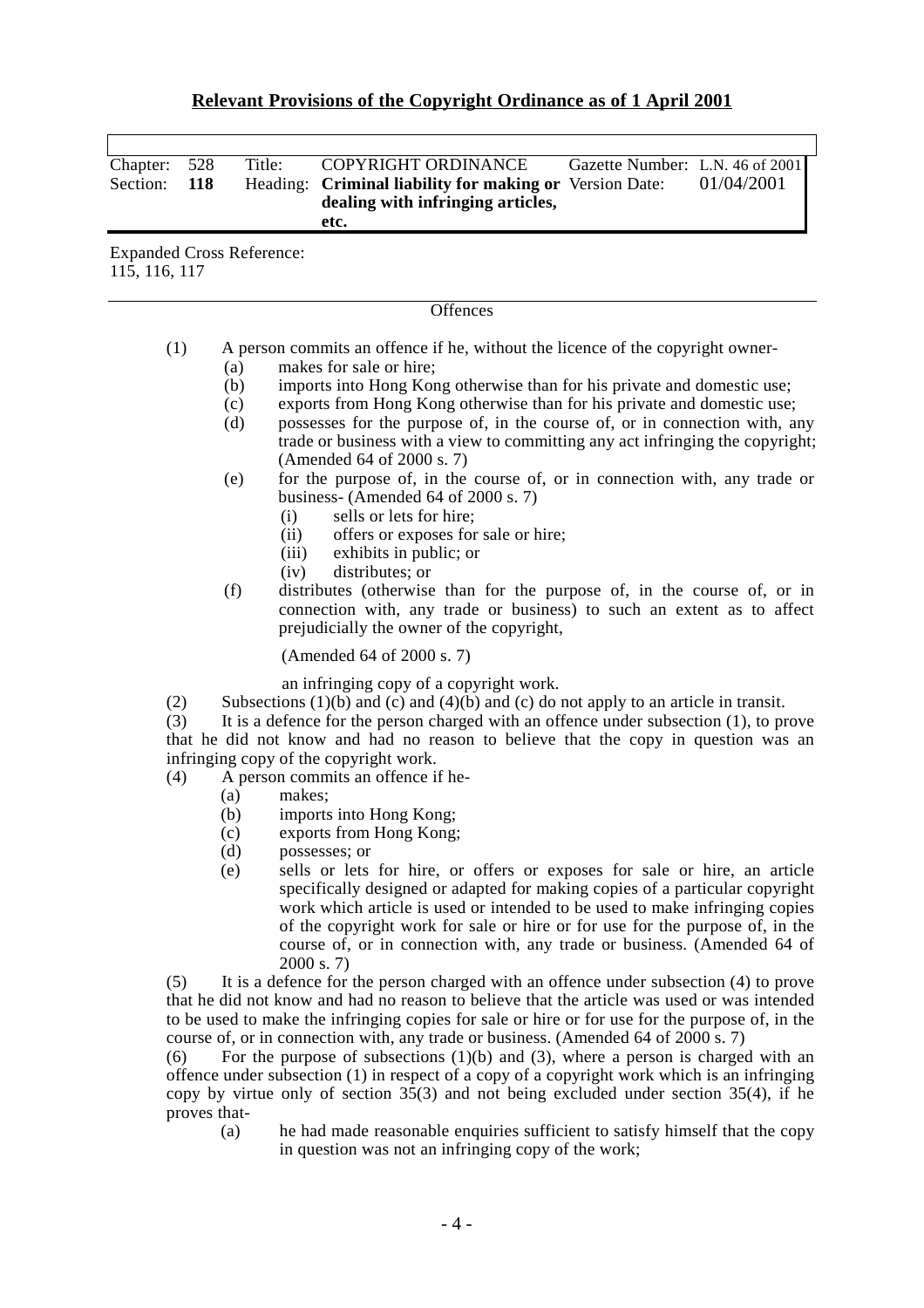- (b) he had reasonable grounds to be satisfied in the circumstances of the case that the copy was not an infringing copy;
- (c) there were no other circumstances which would have led him reasonably to suspect that the copy was an infringing copy, he has proved that he had no reason to believe that the copy in question was an infringing copy of the copyright work.

(7) In determining whether the person charged has proved under subsection (6) that he had no reason to believe that the copy in question was an infringing copy of the work, the court may have regard to, including but not limited to, the following-

- (a) whether he had made enquiries with a relevant trade body in respect of that category of work;
- (b) whether he had given any notice drawing attention of the copyright owner or exclusive licensee to his interest to import and to sell the copy of the work;
- (c) whether he had complied with any code of practice that may exist in respect of the supply of that category of work;
- (d) whether the response, if any, to those enquiries made by the defendant was reasonable and timely;
- (e) whether he was provided with the name, address and contact details of the copyright owner or exclusive licensee (as the case may be);
- (f) whether he was provided with the date of first day of publication of the work;
- (g) whether he was provided with proof of any relevant exclusive licence.

(8) A person commits an offence if he has in his possession an article knowing or having reason to believe that it is used or is intended to be used to make infringing copies of any copyright work for sale or hire or for use for the purpose of, in the course of, or in connection with, any trade or business. (Amended 64 of 2000 s. 7)

 $(8A)$  It is immaterial for the purpose of subsections  $(1)(d)$  and  $(e)$ ,  $(4)$  and  $(8)$  whether or not the trade or business consists of dealing in infringing copies of copyright works. (Added 64 of 2000 s. 7)

(9) Sections 115 to 117 (presumptions as to various matters connected with copyright) do not apply to proceedings for an offence under this section. <\*Note - Exp. X-Ref.: Sections 115, 116, 117

[cf. 1988 c. 48 s. 107 U.K.]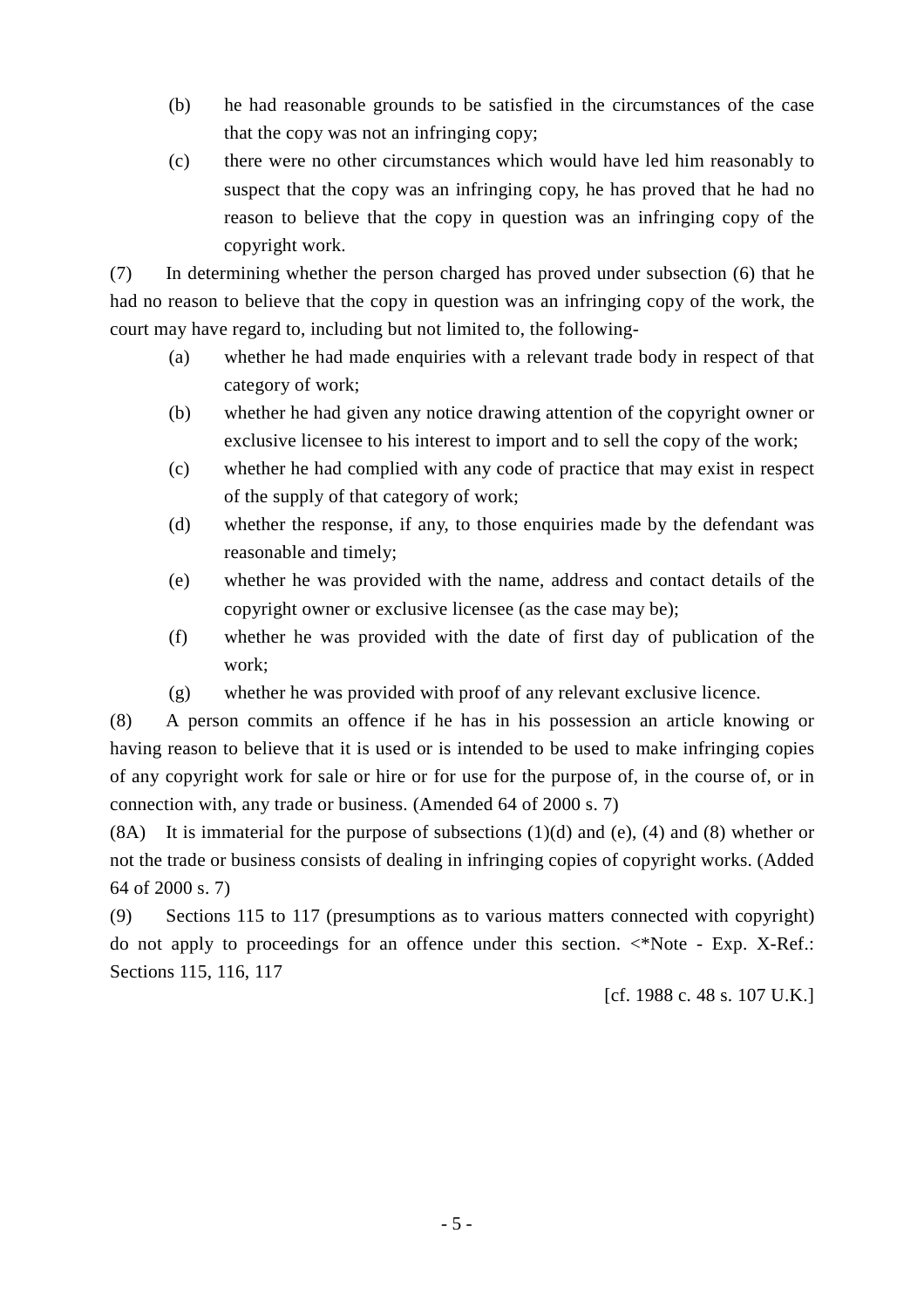| Chapter: 528 | Title: | COPYRIGHT ORDINANCE               |                      | Gazette Number: L.N. 46 of 2001 |
|--------------|--------|-----------------------------------|----------------------|---------------------------------|
| Section: 120 |        | Heading: Making infringing copies | <b>Version Date:</b> | 01/04/2001                      |
|              |        | outside Hong Kong, etc.           |                      |                                 |

Expanded Cross Reference: 115, 116, 117

(1) A person commits an offence if he makes outside Hong Kong, for export to Hong Kong otherwise than for his private and domestic use, any article that he knows would, if it were made in Hong Kong, constitute an infringing copy of a copyright work.

(2) A person commits an offence if he makes outside Hong Kong an article specifically designed or adapted for making copies of a particular copyright work knowing or having reason to believe that it is to be used or is intended to be used in Hong Kong for making an infringing copy of the copyright work for sale or hire or for use for the purpose of, in the course of, or in connection with, any trade or business. (Amended 64 of 2000 s. 9)

(2A) It is immaterial for the purpose of subsection (2) whether or not the trade or business consists of dealing in infringing copies of copyright works. (Added 64 of 2000 s. 9)

(3) A person commits an offence if he makes outside Hong Kong or exports from Hong Kong an article specifically designed or adapted for making copies of a particular copyright work, knowing or having reason to believe that-

- (a) the article is to be used or is intended to be used outside Hong Kong for making another article for export to Hong Kong; and
- (b) the latter article mentioned in paragraph (a) would, if it were made in Hong Kong, constitute an infringing copy of the copyright work.

(4) A person who, in Hong Kong or elsewhere, aids, abets, counsels or procures the commission by another person of an offence under subsection  $(1)$ ,  $(2)$  or  $(3)$  commits that offence as a principal.

(5) The offences under subsections (1), (2) and (3) are without prejudice to the offences under section 118.

(6) A person who commits an offence under subsection (1), (2) or (3) is liable on conviction on indictment to a fine of \$500000 and to imprisonment for 8 years.

(7) For the purpose of this section, "article" (物品) does not include an article in transit.

(8) Sections 115 to 117 (presumptions as to various matters connected with copyright) do not apply to proceedings for an offence under this section. <\*Note - Exp. X-Ref.: Sections 115, 116, 117\*>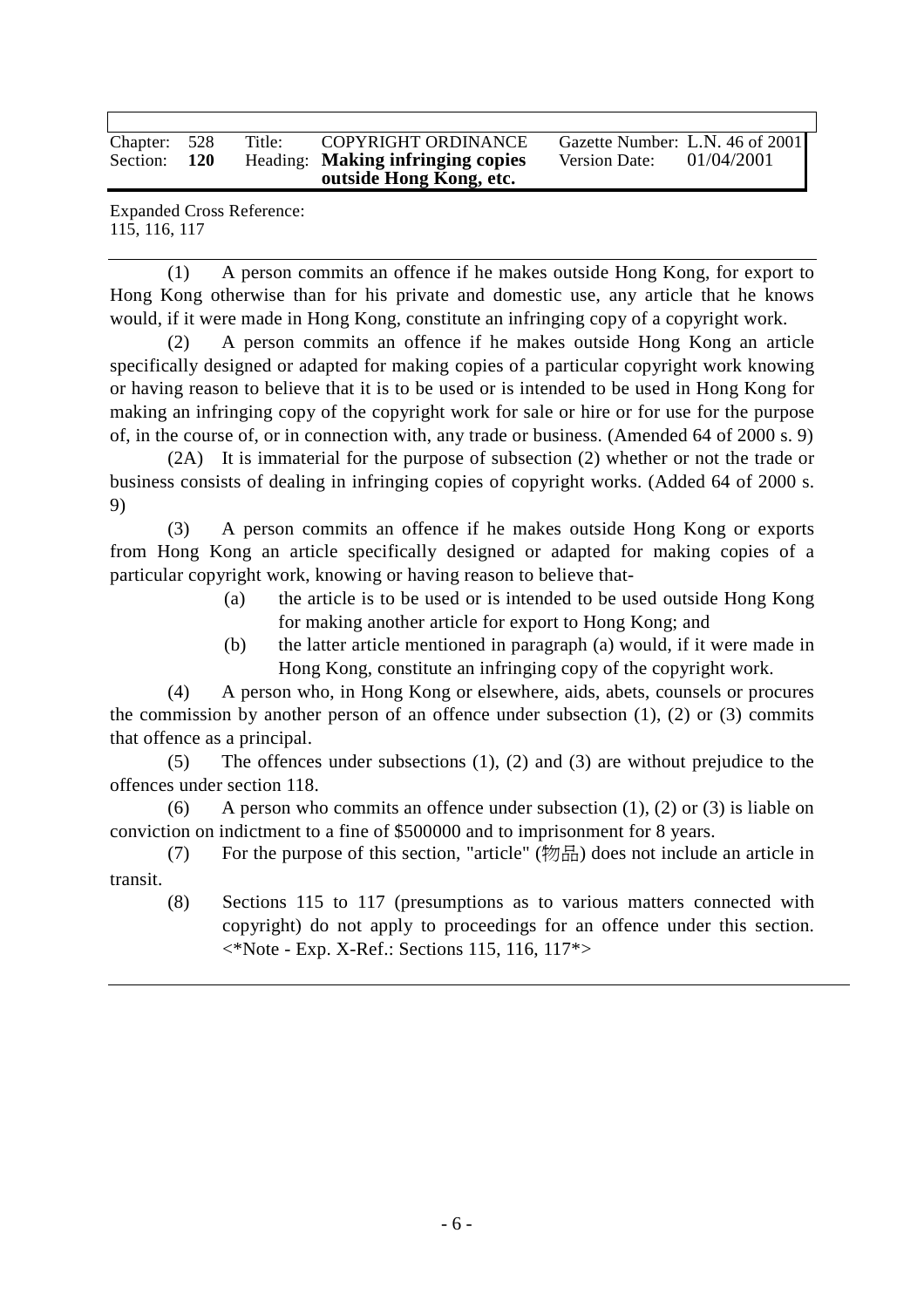### **Relevant Provisions of the Intellectual Property (Miscellaneous Amendments) Ordinance 2000**

#### INTELLECTUAL PROPERTY (MISCELLANEOUS **Ord. No. 64 of 2000** A2329 AMENDMENTS) ORDINANCE

#### **HONG KONG SPECIAL ADMINISTRATIVE REGION**

ORDINANCE NO. 64 OF 2000



TUNG Chee-hwa Chief Executive 6 July 2000

An Ordinance to amend the Copyright Ordinance, the Prevention of Copyright Piracy Ordinance and the Patents Ordinance.

 $[$   $]$ 

Enacted by the Legislative Council.

#### **1. Short title and commencement**

(1) This Ordinance may be cited as the Intellectual Property (Miscellaneous Amendments) Ordinance 2000.

(2) This Ordinance shall come into operation on a day to be appointed by the Secretary for Commerce and Industry by notice in the Gazette.

#### **Copyright Ordinance**

#### **2. Secondary infringement: possessing or dealing with infringing copy**

Section 31 of the Copyright Ordinance (Cap. 528) is amended―

- (*a*) by renumbering it as section 31(1);
- (*b*) in subsection  $(1)$ 
	- (i) by repealing paragraph (*a*) and substituting―
		- "(*a*) possesses for the purpose of, in the course of, or in connection with, any trade or business;";
	- (ii) by repealing paragraph  $(c)$  and substituting—
	- $(iii) \ N$ 
		- "(*c*) exhibits in public or distributes for the purpose of, in the course of, or in connection with, any trade or business; or";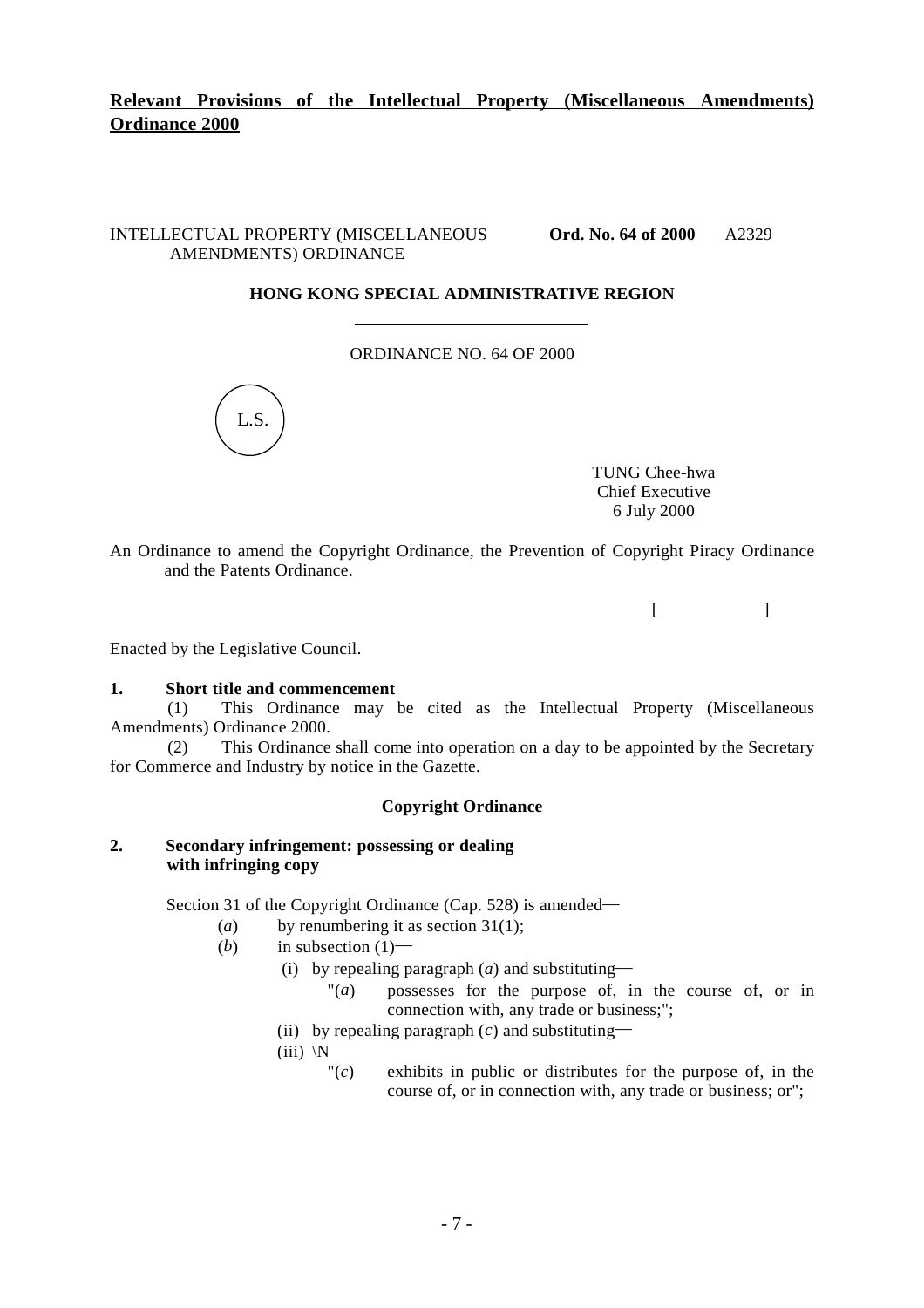### INTELLECTUAL PROPERTY (MISCELLANEOUS **Ord. No. 64 of 2000** A2331 AMENDMENTS) ORDINANCE

- (iii) in paragraph (*d*), by repealing "otherwise than for the purpose of trade or business" and substituting "(otherwise than for the purpose of, in the course of, or in connection with, any trade or business)";
- (*c*) by adding―

"(2) It is immaterial for the purpose of subsection  $(1)(a)$  and  $(c)$ whether or not the trade or business consists of dealing in infringing copies of copyright works.".

### **3. Secondary infringement: providing means for making infringing copies**

Section 32 is amended―

- (*a*) in subsection  $(1)(c)$ , by repealing "for the purpose of trade or business" and substituting "for the purpose of, in the course of, or in connection with, any trade or business";
- (*b*) by adding―

 $\Gamma(3)$  It is immaterial for the purpose of subsection  $(1)(c)$  whether or not the trade or business consists of dealing in articles specially designed or adapted for making copies of copyright works.".

### **4. Infringement of right by possessing or dealing with infringing article**

Section 95 is amended―

- (*a*) in subsection  $(1)$ 
	- (i) by repealing paragraph (*a*) and substituting―
		- $\Gamma(a)$  possesses for the purpose of, in the course of, or in connection with, any trade or business:":
	- (ii) by repealing paragraph (*c*) and substituting―
		- "(*c*) exhibits in public or distributes for the purpose of, in the course of, or in connection with, any trade or business; or";
	- (iii) in paragraph (*d*), by repealing "otherwise than for the purpose of trade or business" and substituting "(otherwise than for the purpose of, in the course of, or in connection with, any trade or business)";

(*b*) by adding―

"(1A) It is immaterial for the purpose of subsection  $(1)(a)$  and  $(c)$ whether or not the trade or business consists of dealing in infringing articles.".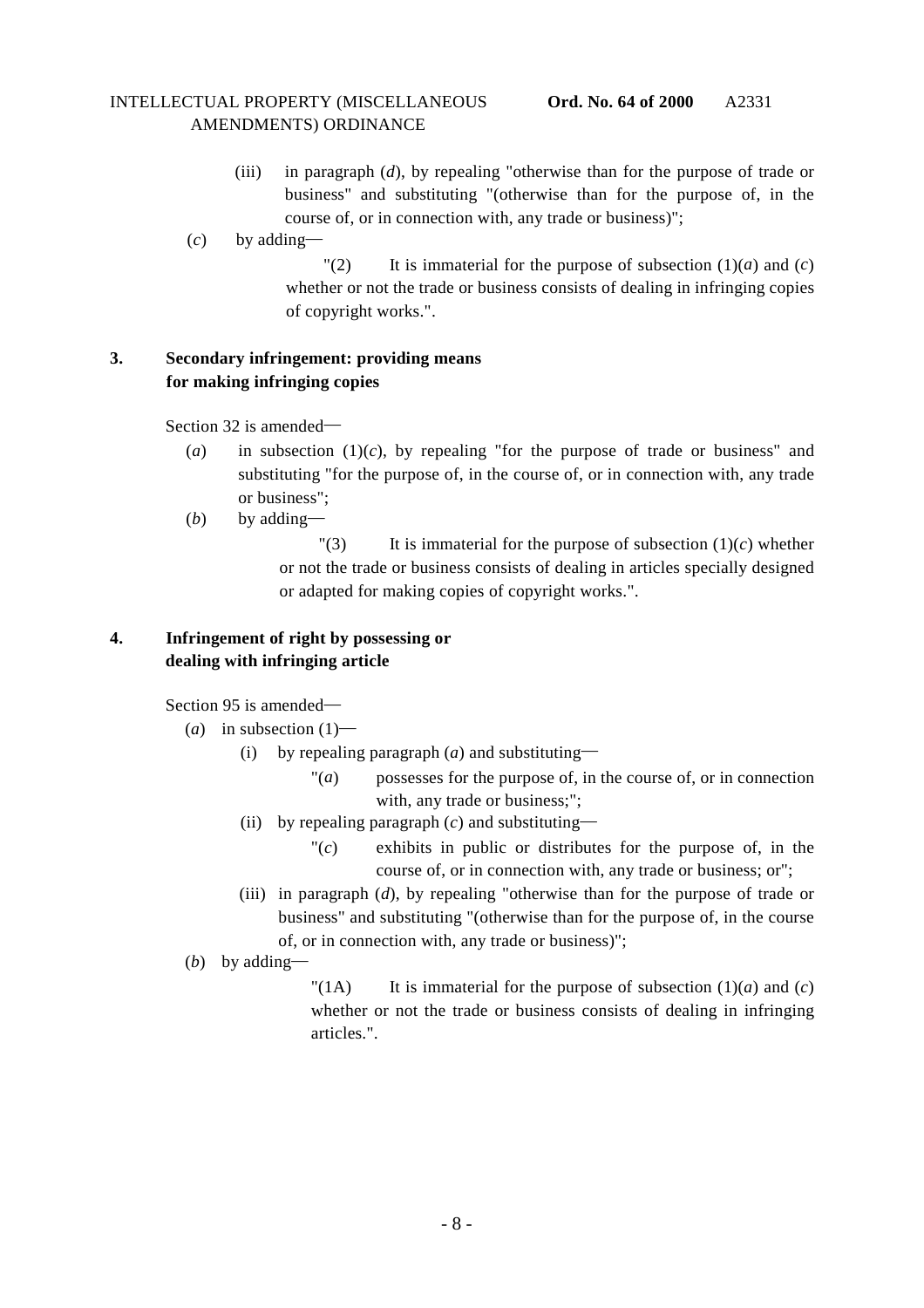### INTELLECTUAL PROPERTY (MISCELLANEOUS **Ord. No. 64 of 2000** A2333 AMENDMENTS) ORDINANCE

#### **5. False attribution of work**

Section 96 is amended―

- (*a*) in subsections (5) and (6), by repealing "for the purpose of trade or business" and substituting "for the purpose of, in the course of, or in connection with, any trade or business";
- (*b*) by adding―

 $\Gamma(6A)$  It is immaterial for the purpose of subsections (5) and (6) whether or not the trade or business consists of dealing in―

- (*a*) works or copies of works in or on which there are false attributions; or
- (*b*) altered works or copies of altered works.".

#### **6. Order for delivery up**

Section 109 is amended―

- (*a*) in subsection (1)(*a*), by repealing "for the purpose of trade or business" and substituting "for the purpose of, in the course of, or in connection with, any trade or business";
- (*b*) by adding―

"(1A) It is immaterial for the purpose of subsection  $(1)(a)$ whether or not the trade or business consists of dealing in infringing copies of copyright works.".

### **7. Criminal liability for making or dealing with infringing articles, etc.**

Section 118 is amended―

- $(a)$  in subsection  $(1)$ 
	- (i) in paragraphs (*d*) and (*e*), by repealing "for the purpose of trade or business" and substituting "for the purpose of, in the course of, or in connection with, any trade or business";
	- (ii) in paragraph (*f*), by repealing "otherwise than for the purpose of trade or business" and substituting "(otherwise than for the purpose of, in the course of, or in connection with, any trade or business)";
- (*b*) in subsections (4), (5) and (8), by repealing "for the purpose of trade or business" and substituting "for the purpose of, in the course of, or in connection with, any trade or business";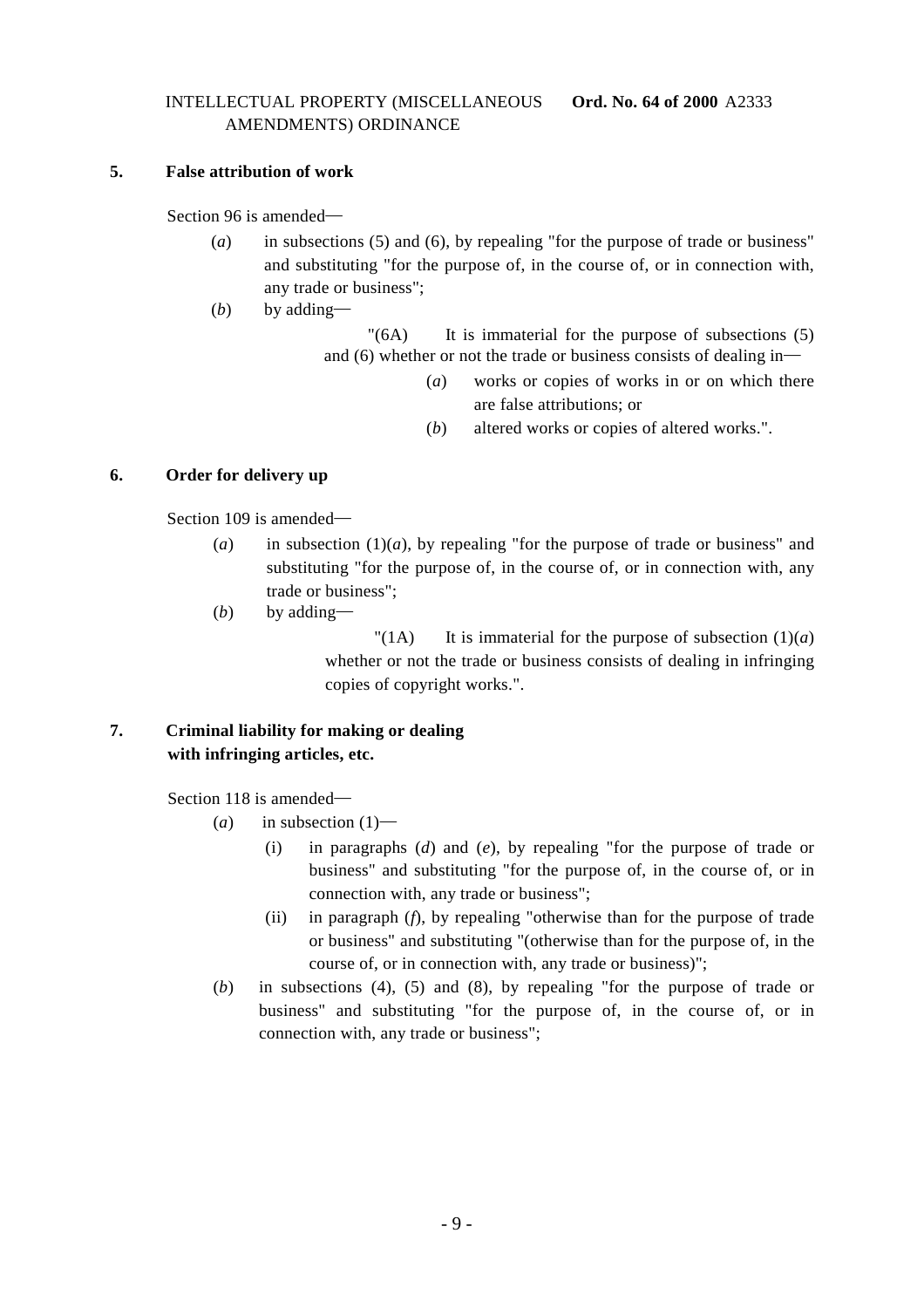### INTELLECTUAL PROPERTY (MISCELLANEOUS **Ord. No. 64 of 2000** A2335 AMENDMENTS) ORDINANCE

(*c*) by adding―

"(8A) It is immaterial for the purpose of subsections  $(1)(d)$  and  $(e)$ ,  $(4)$ and (8) whether or not the trade or business consists of dealing in infringing copies of copyright works.".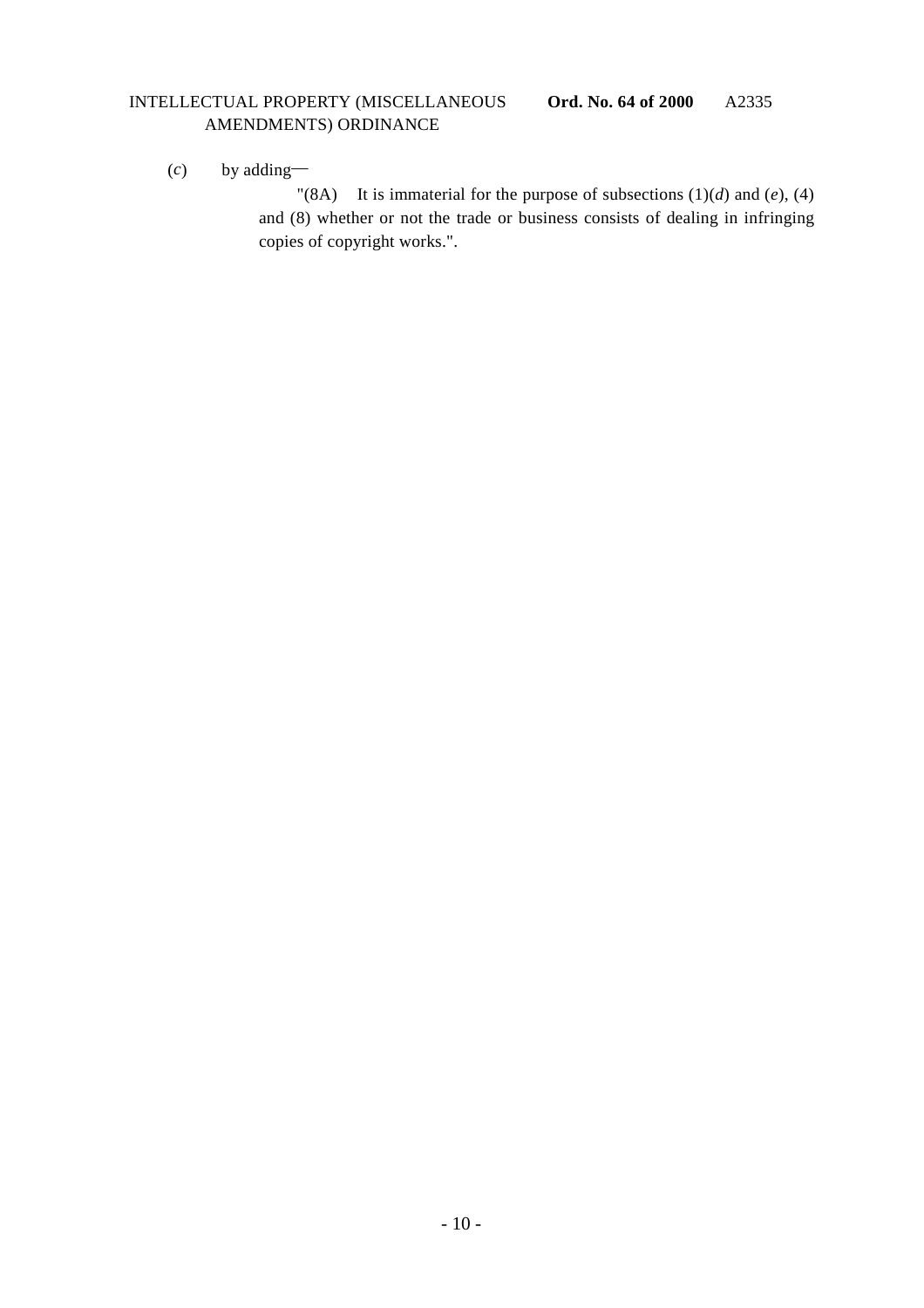### **9. Making infringing copies outside Hong Kong, etc.**

Section 120 is amended―

- (*a*) in subsection (2), by repealing "for the purpose of trade or business" and substituting "for the purpose of, in the course of, or in connection with, any trade or business";
- (*b*) by adding―

"(2A) It is immaterial for the purpose of subsection (2) whether or not the trade or business consists of dealing in infringing copies of copyright works.".

### **10. Minor definitions**

Section 198 is amended―

- (*a*) by renumbering it as section 198(1);
- (*b*) by adding―

 $(2)$  In sections 31(2), 32(3), 95(1A), 96(6A), 109(1A), 118(8A) and 120(2A), "dealing in" (經營) includes buying, selling, letting for hire, importing, exporting and distributing.".

### **11. Index of defined expressions**

Section 199 is amended―

- (*a*) by repealing "198" wherever it appears and substituting "198(1)";
- (*b*) by adding―

"dealing in section 198(2)".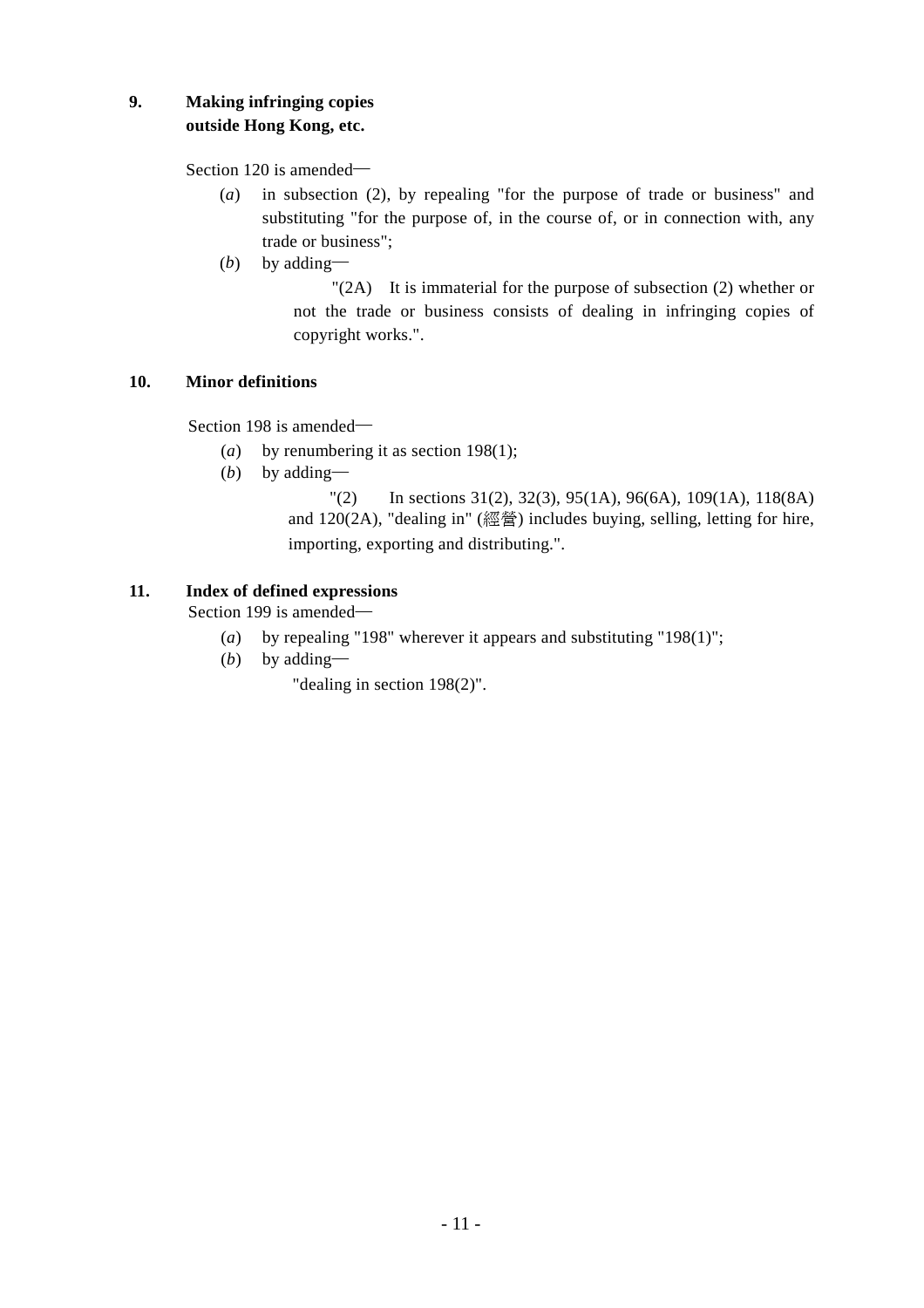### **12. Infringement of performer's rights by importing, exporting, possessing or dealing with infringing fixation**

Section 207 is amended―

- (*a*) by repealing subsection  $(1)(b)$  and substituting—
	- $\mathcal{L}(b)$  for the purpose of, in the course of, or in connection with, any trade or business―
		- (i) possesses;
		- (ii) makes available to the public;
		- (iii) sells or lets for hire;
		- (iv) offers or exposes for sale or hire; or
		- (v) distributes,";
- (*b*) by adding―

"(1A) It is immaterial for the purpose of subsection  $(1)(b)$  whether or not the trade or business consists of dealing in infringing fixations.".

### **13. Infringement of fixation rights by importing, exporting, possessing or dealing with infringing fixation**

Section 211 is amended―

- (*a*) by repealing subsection (1)(*b*) and substituting―
	- $\mathcal{L}(b)$  for the purpose of, in the course of, or in connection with, any trade or business―
		- (i) possesses;
		- (ii) makes available to the public;
		- (iii) sells or lets for hire;
		- (iv) offers or exposes for sale or hire; or
		- (v) distributes,";
- (*b*) by adding-

"(1A) It is immaterial for the purpose of subsection (1)(*b*) whether or not the trade or business consists of dealing in infringing fixations.".

#### **14. Order for delivery up**

Section 228 is amended―

(*a*) in subsection (1), by repealing "for the purpose of trade or business" and substituting "for the purpose of, in the course of, or in connection with, any trade or business";